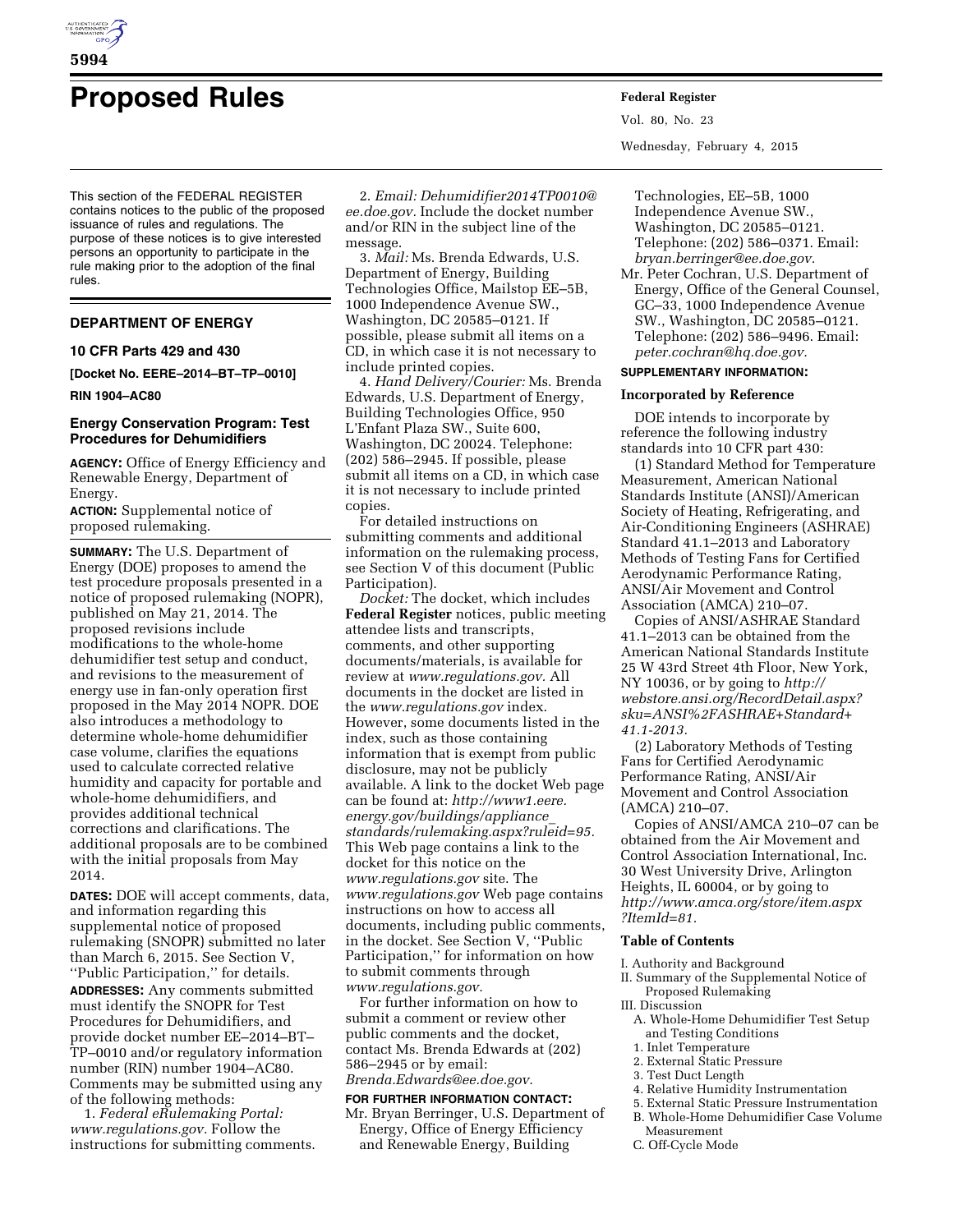- D. Additional Technical Corrections and Clarifications
- 1. Average Relative Humidity
- 2. Refrigerant-Desiccant Dehumidifier Calculations
- a. Absolute Humidity
- b. Capacity
- 3. Corrected Capacity and Corrected Relative Humidity Equations
- a. Corrected Capacity
- b. Corrected Relative Humidity
- 4. Integrated Energy Factor Calculation
- 5. Compressor Run-In
- 6. Definition of ''Dehumidifier''
- 7. Additional Operating Mode Definitions IV. Procedural Issues and Regulatory Review
- V. Public Participation
- VI. Approval of the Office of the Secretary

## **I. Authority and Background**

Title III of the Energy Policy and Conservation Act of 1975 (42 U.S.C. 6291, *et seq.;* ''EPCA'' or, ''the Act'') sets forth a variety of provisions designed to improve energy efficiency.<sup>1</sup> Part B of title III establishes the ''Energy Conservation Program for Consumer Products Other Than Automobiles.'' 2 These consumer products include dehumidifiers, the subject of this supplemental proposed rule. (42 U.S.C. 6295(cc))

Under EPCA, the energy conservation program consists essentially of four parts: (1) testing, (2) labeling, (3) Federal energy conservation standards, and (4) certification and enforcement procedures. The testing requirements consist of test procedures that manufacturers of covered products must use as the basis for: (1) certifying to DOE that their products comply with the applicable energy conservation standards adopted under EPCA; and (2) making representations about the efficiency of those products. Similarly, DOE must use these test procedures to determine whether the products comply with any relevant standards promulgated under EPCA.

# *General Test Procedure Rulemaking Process*

Under 42 U.S.C. 6293, EPCA sets forth the criteria and procedures DOE must follow when prescribing or amending test procedures for covered products. EPCA provides in relevant part that any test procedures prescribed or amended under this section shall be reasonably designed to produce test results that measure energy efficiency, energy use or estimated annual operating cost of a covered product during a representative average use cycle or period of use and

shall not be unduly burdensome to conduct. (42 U.S.C. 6293(b)(3))

In addition, if DOE determines that a test procedure amendment is warranted, it must publish proposed test procedures and offer the public an opportunity to present oral and written comments on them. (42 U.S.C. 6293(b)(2)) Finally, in any rulemaking to amend a test procedure, DOE must determine to what extent, if any, the proposed test procedure would alter the measured energy efficiency of any covered product as determined under the existing test procedure. (42 U.S.C. 6293(e))

DOE's test procedure for dehumidifiers is found at 10 CFR part 430, subpart B, appendix X (appendix X). For background on the establishment of the first test procedure for dehumidifiers, subsequent amendments to that procedure, and the rulemaking history for this supplemental notice of proposed rulemaking (SNOPR), please see the May 2014 NOPR. 79 FR 29271.

# **II. Summary of the Supplemental Notice of Proposed Rulemaking**

Upon further analysis and review of the public comments received in response to the May 2014 NOPR, DOE proposes in this SNOPR the following additions and clarifications to its proposed dehumidifier test procedure: (1) various adjustments and clarifications to the whole-home dehumidifier test setup and conduct; (2) a method to determine whole-home dehumidifier case volume; (3) a revision to the method for measuring energy use in fan-only operation; (4) a clarification to the relative humidity and capacity equations incorporated from American National Standards Institute (ANSI)/ Association of Home Appliance Manufacturers (AHAM) DH–1–2008, ''Dehumidifiers'' (ANSI/AHAM DH–1– 2008); and (5) additional technical corrections and clarifications.

Other than the specific amendments newly proposed in the SNOPR, DOE continues to propose the test procedure amendments originally included in the May 2014 NOPR. For the reader's convenience, DOE has reproduced in this SNOPR the entire body of proposed regulatory text from the May 2014 NOPR, amended as appropriate according to these proposals. DOE's supporting analysis and discussion for the portions of the proposed regulatory text not affected by this SNOPR may be found in the May 2014 NOPR. 79 FR 29271.

#### **III. Discussion**

## *A. Whole-Home Dehumidifier Test Setup and Testing Conditions*

As discussed in the May 2014 NOPR, whole-home dehumidifiers are intended to be installed and operated as part of a ducted air-delivery system. These units are designed with standard-size collars to interface with the home's ducting, and typically require two ducts for the process air stream: a supply air intake from the dehumidified space and an air outlet for delivery of the dehumidified air to the same space. Refrigerant-desiccant dehumidifiers incorporate intake and outlet ducts for reactivation air in addition to the process stream supply air intake and dehumidified air outlet. Reactivation air, as defined in the May 2014 NOPR, is air drawn from unconditioned space (*e.g.,* outdoors, attic, or crawlspace) to remove moisture from the desiccant wheel of a refrigerant-desiccant dehumidifier and discharged to unconditioned space. 79 FR 29271, 29283.

Based on the unique installation and operation of whole-home dehumidifiers, DOE proposed in the May 2014 NOPR to adopt a new test procedure at 10 CFR part 430, subpart B, appendix X1 (appendix X1) that would contain, in part, a method for testing whole-home dehumidifiers.

Upon review of the public comments received in response to the May 2014 NOPR and comments received during the June 2014 public meeting, DOE determined that further clarifications and modifications were necessary to ensure the whole-home dehumidifier test procedure is repeatable and representative of actual use, while limiting test burden. In the SNOPR, DOE proposes the following additions and modifications to the proposals described in the May 2014 NOPR for whole-home dehumidifiers.

#### 1. Inlet Temperature

As discussed in the May 2014 NOPR, DOE's analysis of weather data in regions associated with predominant dehumidifier usage and at times when dehumidification was necessary identified 65 degrees Fahrenheit (°F) as the most representative ambient drybulb temperature.3 Therefore, DOE

<sup>1</sup>All references to EPCA refer to the statute as amended through the American Energy Manufacturing Technical Corrections Act (AEMTCA), Pub. L. 112–210 (Dec. 18, 2012).

<sup>2</sup>For editorial reasons, Part B was redesignated as Part A upon incorporation into the U.S. Code.

<sup>3</sup> Dry-bulb temperature is an indicator of the heat content in air and can be measured using a thermometer or thermocouple exposed to air, but shielded from radiation and moisture. Wet-bulb temperature is the temperature of adiabatic saturation and is measured using a moistened thermometer or thermocouple exposed to the air flow. The adiabatic evaporation of water from the thermometer or thermocouple has a cooling effect Continued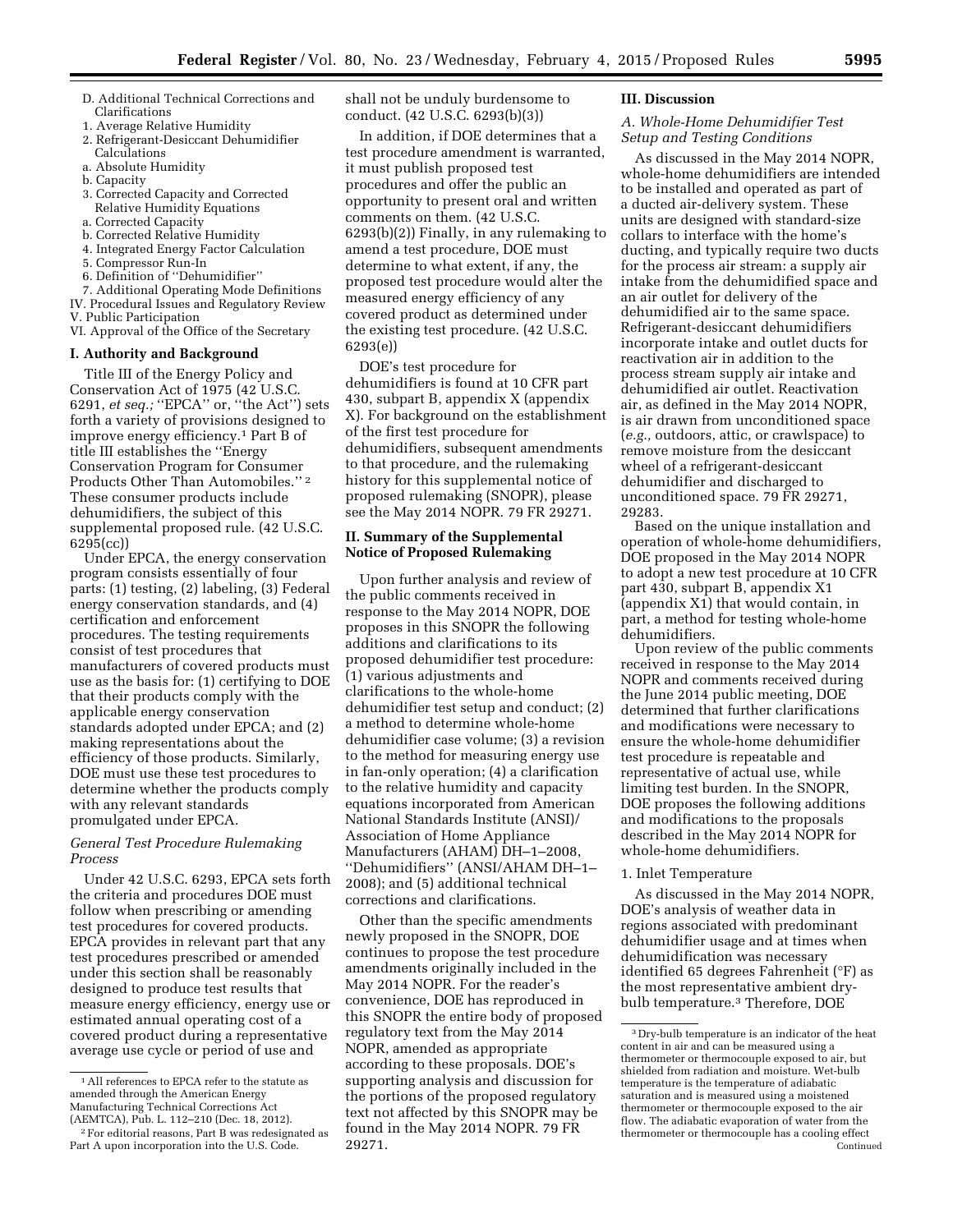proposed in the May 2014 NOPR that all dehumidifier testing be conducted with an inlet dry-bulb temperature of 65 °F. However, DOE acknowledged that whole-home dehumidifiers may have inlet air dry-bulb temperatures consistent with the thermostat setting in homes. Based on an analysis of average indoor temperature data from the 2009 *Residential Energy Consumption Survey*  (*RECS*), DOE proposed in the May 2014 NOPR a potential alternative inlet air dry-bulb temperature of 73 °F for testing whole-home dehumidifiers. 79 FR 29271, 29279.

In response to the May 2014 NOPR, Aprilaire, Inc. (Aprilaire) commented that the test procedure ambient conditions must represent the as-used conditions, and that the 80 °F dry-bulb temperature and 60-percent relative humidity requirements of the current test procedure are not representative of actual use conditions. Aprilaire stated that, although it tests its products at ambient dry-bulb temperatures as low as 60 °F, the alternate proposed dry-bulb temperature test condition of 73 °F is closer to the intended application for whole-home dehumidifiers and would be better than the current test condition because it better represents the normal use condition, allows for better comparison between whole-home dehumidifiers and portable dehumidifiers, and would allow building designers to better monitor and estimate home energy use. Aprilaire also noted that the American Society of Heating, Refrigeration and Air-Conditioning Engineers (ASHRAE) has been trying to specify a design condition, and 73 °F is close to the temperature that the organization has agreed upon. Therefore, Aprilaire stated that it supports DOE's proposal to test whole-home dehumidifiers at 73 °F drybulb temperature and 60-percent relative humidity. However, Aprilaire further suggested that DOE consider an ambient dry-bulb temperature of 75 °F, which is halfway between the proposed 73 °F and the ENERGY STARrecommended air conditioner cooling setpoint of 78 °F. Aprilaire believes that a proper cooling setpoint for a home should be 78 °F but that the average setpoint may be closer to 73 °F because consumers tend to over-cool to remove humidity. Nonetheless, Aprilaire noted

that with proper humidity control, higher cooling setpoints can be used while still maintaining comfort. (Aprilaire, No. 5 at pp. 3–4; Aprilaire, Public Meeting Transcript, No. 10 at pp. 41–44, 46–47) 4

Therma-Stor LLC (Therma-Stor) commented that the 65 °F test condition proposed in the May 2014 NOPR is more representative of a basement application than the current 80 °F, but it is not representative of above-grade conditioned spaces. Therma-Stor stated that consumers in the Southeast, Gulf Coast, and Pacific Northwest regions may be using portable and whole-home dehumidifiers in above-grade applications, which are better represented by an 80 °F test condition. Therma-Stor stated that whole-home dehumidifiers typically receive return air from the conditioned space, and the proposed 65 °F dry-bulb temperature is too low. Therma-Stor suggested that a 73 °F dry-bulb temperature test condition may represent some wholehome dehumidifier applications, but the test temperature should be even higher to correspond to real-world applications. According to Therma-Stor, whole-home dehumidifiers maintain adequate humidity control at higher indoor temperatures, and some wholehome dehumidifiers use fresh air inlets,5 leading to a return air temperature that is higher than the indoor temperature. Therefore, Therma-Stor supports a standard rating test condition of 80 °F dry-bulb temperature for whole-home dehumidifiers. (Therma-Stor, No. 6 at pp. 3–4)

Appliance Standards Awareness Project (ASAP), Alliance to Save Energy

5 In the May 2014 NOPR, DOE considered testing provisions for fresh air inlets, and proposed that any fresh air inlet be capped and sealed during testing because the impact of a fresh air connection was not significant enough to warrant the added test burden of providing separate fresh air inlet flow. 79 FR 29272, 29285. DOE maintains the same proposal in this SNOPR, and again invites comment on it from interested parties.

(ASE), American Council for an Energy-Efficient Economy (ACEEE), Consumers Union (CU), National Consumer Law Center (NCLC), and Natural Resources Defense Council (NRDC) (hereinafter the ''Joint Commenters'') recommended that DOE prescribe separate ambient test conditions for portable and whole-home dehumidifiers because the temperature of the intake air for whole-home dehumidifiers is likely to be close to the thermostat setting instead of the outdoor conditions. The Joint Commenters, ASAP, and NRDC agree with DOE's alternate proposal in the May 2014 NOPR that 73 °F is a representative test condition to determine whole-home dehumidifier performance, although NRDC expressed concern that it would be difficult to then compare wholehome and portable dehumidifier performance. (Joint Commenters, No. 8 at p. 4; ASAP, Public Meeting Transcript, No. 10 at p. 46; NRDC, Public Meeting Transcript, No. 10 at p. 45) The Joint Commenters also noted that because moisture removal is more difficult at lower dry-bulb temperatures for a given relative humidity, dehumidifiers that have good performance at 65 °F would also perform well at 73 °F. (Joint Commenters, No. 8 at p. 4)

In a recent field study conducted by Burke, et al., (hereinafter referred to as the Burke Study), whole-home dehumidifiers were metered at four different field locations in Wisconsin and Florida.6 At each location, inlet air temperatures and additional setup and performance characteristics were monitored. The Burke Study found that the average inlet dry-bulb temperatures during compressor operation in dehumidification mode for each of the four whole-home dehumidifiers ranged from 70.4 °F to 75.1 °F, with an average among all four sites of 73.2 °F.

Although this sample was very limited, DOE notes that it encompasses homes in two geographical regions with substantially different climates, with different dehumidifier locations within the home. After considering the comments received and this new field data, DOE tentatively determined that the alternative proposal of 73 °F inlet air dry-bulb temperature is most representative for whole-home dehumidifiers. DOE proposes in this document that whole-home dehumidifiers be tested with all ducted intake air at 73 °F dry-bulb temperature and 63.6 °F wet-bulb temperature to

that causes wet-bulb temperature to be less than or equal to dry-bulb temperature. Relative humidity is the ratio of the partial pressure of water vapor to the equilibrium vapor pressure of water at the same temperature, and is therefore dependent upon temperature and pressure. Relative humidity is also related to the difference between the dry-bulb and wet-bulb temperatures by means of psychrometric functions.

<sup>4</sup>A notation in the form ''Aprilaire, No. 5 at pp. 3–4'' identifies a written comment: (1) made by Aprilaire, Inc.; (2) recorded in document number 5 that is filed in the docket of this test procedure rulemaking (Docket No. EERE–2014–BT–TP–0010) and available for review at *[www.regulations.gov;](http://www.regulations.gov)*  and (3) which appears on pages 3–4 of document number 5. A notation in the form ''Aprilaire, Public Meeting Transcript, No. 10 at pp. 41–44, 46–47'' identifies an oral comment that DOE received on June 13, 2014 during the NOPR public meeting, was recorded in the public meeting transcript in the docket for this test procedure rulemaking (Docket No. EERE–2014–BT–TP–0010), and is maintained in the Resource Room of the Building Technologies Program. This particular notation refers to a comment (1) made by Aprilaire, Inc. during the public meeting; (2) recorded in document number 10, which is the public meeting transcript that is filed in the docket of this test procedure rulemaking; and (3) which appears on pages 41–44 and 46–47 of document number 10.

<sup>6</sup>T. Burke, *et al.,* Whole-Home Dehumidifiers: Field-Monitoring Study, Lawrence Berkeley National Laboratory, Report No. LBNL–6777E (September 2014). Available at *[https://isswprod.lbl.](https://isswprod.lbl.gov/library/view-docs/public/output/rpt83520.PDF) [gov/library/view-docs/public/output/rpt83520.PDF](https://isswprod.lbl.gov/library/view-docs/public/output/rpt83520.PDF)*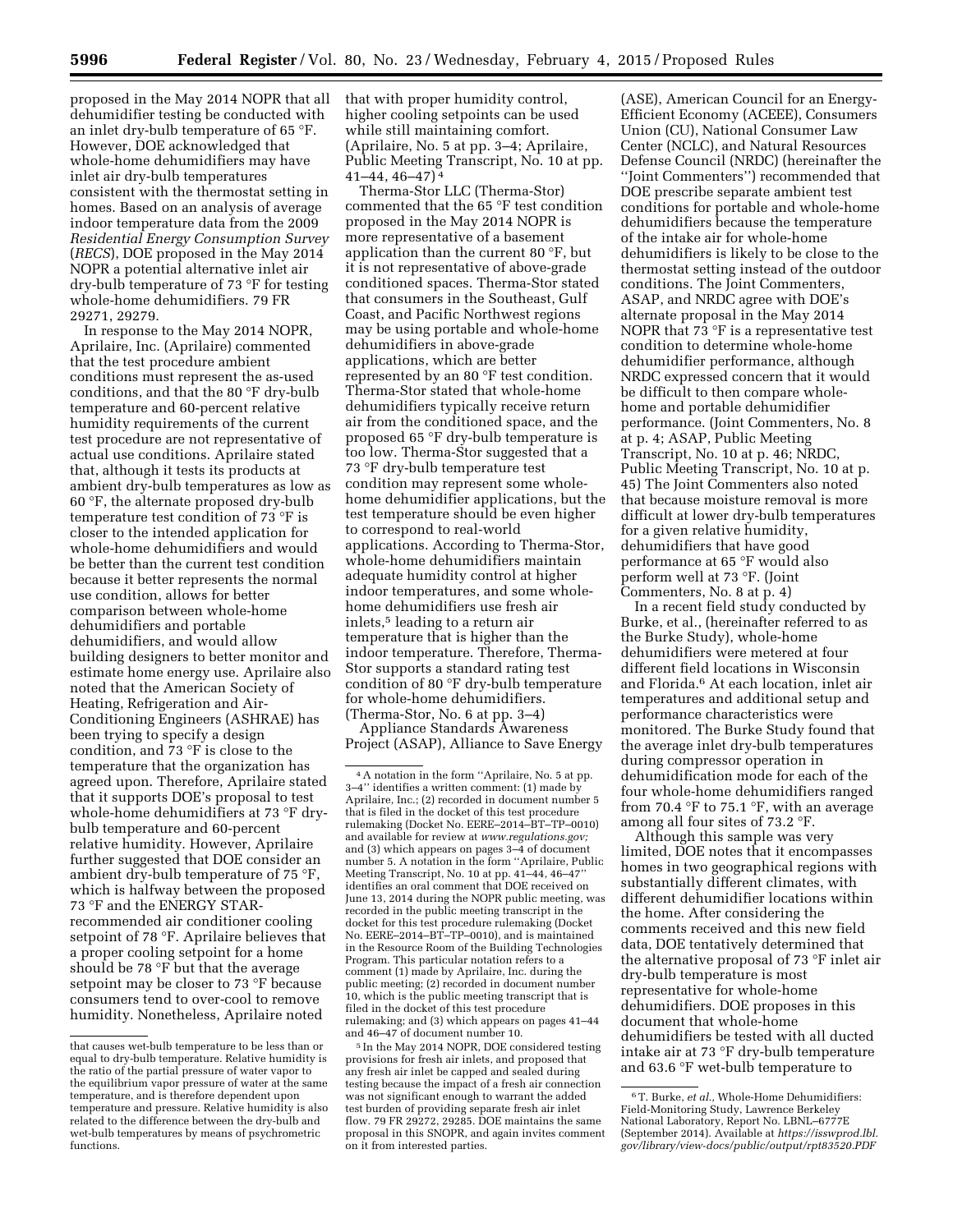maintain a 60-percent relative humidity. DOE recognizes that the results for portable and whole-home dehumidifiers will thus not be directly comparable, but points out that the application, installation, and ambient conditions of the two product types are inherently different, and therefore it is reasonable that representative performance should also differ.

#### 2. External Static Pressure

Frictional forces and head losses due to the air flowing in the ducting impose an external static pressure (ESP) on a whole-home dehumidifier. As duct length and the number of flow restrictions in the air system increase, ESP increases as well. Therefore, DOE proposed in the May 2014 NOPR that whole-home dehumidifier testing be conducted at an ESP representative of typical residential installations. 79 FR 29271, 29287. DOE reviewed several sources of information to determine the appropriate ESP, including the residential furnace fan rulemaking,7 whole-home dehumidifier product literature, and data from a residential furnace fan monitoring study conducted by the Center for Energy and Environment,8 in addition to DOE's own testing and analysis. DOE tentatively concluded that an ESP of 0.5 inches of water column (in. w.c.) would, on average, represent the ESP for a wholehome dehumidifier installed in a typical home. Therefore, DOE proposed in the

May 2014 NOPR that whole-home dehumidifier testing in dehumidification mode be conducted with an ESP of  $0.5 \pm 0.02$  in. w.c. for the process air stream of all units and for the reactivation air stream of refrigerantdesiccant dehumidifiers. 79 FR 29271, 29287–88.

The Joint Commenters agreed that whole-home dehumidifiers should be tested at an ESP of 0.5 in. w.c., aligning with the ESP in the furnace fans test procedure for furnace fans designed to be installed in systems with an internal evaporator coil. (Joint Commenters, No. 8 at pp. 4–5)

Aprilaire stated that residential heating, ventilation, and air conditioning (HVAC) systems operate at up to 0.8 in. w.c. ESP, and that 0.5 in. w.c. on average is likely representative of such systems. For whole-home dehumidifiers, however, Aprilaire commented that ESP varies due to the different potential configurations by which the products are integrated into the HVAC return and supply ducting. In addition, Aprilaire and Therma-Stor commented that whole-home dehumidifiers that utilize the higher flow rate HVAC blower will have a higher ESP than those dehumidifiers that operate with a lower flow rate internal fan. Aprilaire stated that an ESP of 0.5 in. w.c. would represent an extreme and unrealistic condition for whole-home dehumidifiers, and that testing them at this condition would

require designs that would be inappropriate for typical installations. According to Therma-Stor, manufacturers would be forced to incorporate higher power, noisier fans. Therma-Stor further commented that it recommends its products be installed in a configuration that creates ESP much lower than 0.5 in. w.c., although the ESP in the field varies depending on the actual installation. Therma-Stor's whole-home dehumidifiers have duct connections that are designed to provide less than 0.15 in. w.c. ESP per 100 feet of duct. (Aprilaire, Public Meeting Transcript, No. 10 at pp. 72–74; Aprilaire, No. 5 at p. 4; Therma-Stor, No. 6 at p. 4)

The Burke Study monitored the ESP during unit operation for the three units installed in Florida sites. Static pressure probes were placed in the entry and exit ducts to the unit, with no more than one duct elbow between the probe and the dehumidifier. The ESP was initially measured with the air handler both off and on (at low and high speed), with the dehumidifier operational. The ESP was subsequently measured at 1-second intervals throughout the 7-month metering period, and data were analyzed to determine average ESP during those periods when the dehumidifier compressor and blower were activated regardless of HVAC blower activation. A summary of these measurements is presented in Table III.1.

# TABLE III.1—WHOLE-HOME DEHUMIDIFIER AVERAGE EXTERNAL STATIC PRESSURE

|                            | Average external static pressure with dehumidifier blower on (in. w.c.) |                                                   |                                 |                                                                  |  |  |  |  |
|----------------------------|-------------------------------------------------------------------------|---------------------------------------------------|---------------------------------|------------------------------------------------------------------|--|--|--|--|
| Site designation           | Air handler off                                                         | Air handler on<br>at low speed                    | Air handler on<br>at high speed | Average in<br>dehumidification<br>mode during<br>metering period |  |  |  |  |
| WHD-SiteB01<br>WHD-SiteB03 | $0.14 - 0.16$<br>0.32<br>0.23                                           | $0.085 - 0.090$<br>$0.26 - 0.27$<br>$0.18 - 0.19$ | $0.22 - 0.23$<br>0.11           | 0.117<br>0.283<br>0.205                                          |  |  |  |  |
| Average <sup>*</sup>       | 0.23                                                                    | 0.18                                              | 0.17                            | 0.20                                                             |  |  |  |  |

\* Calculated using the midpoint of each range

As previously noted, this sample is very small, but the results suggest that the comments characterizing 0.5 in. w.c. as an unrealistic upper bound for ESP may be valid. To further validate this matter, DOE considered the equation in the recent NOPR for the residential furnace fan test procedure that calculated ESP from the product of the square of the volumetric air flow rate (in

cubic feet per minute, CFM) and a reference system constant (a value that represents the losses within the average duct system). 77 FR 28673, 28684 (May 15, 2012). Based on the average furnace fan ESP of 0.5 in. w.c. and air flow rate of 1,200 CFM, DOE calculated a reference system constant of  $3.47 \times 10^{-7}$ in in. w.c. per CFM. Through its review of product literature, DOE found that

the typical volumetric air flow rate for whole-home dehumidifiers is approximately 300 CFM, which is significantly less than that for a furnace fan. Inserting this air flow rate value into the equation results in an ESP of 0.03 in. w.c., exclusive of the additional losses associated with ducting a wholehome dehumidifier to the home ventilation system. Based on a typical

<sup>7</sup>Supplemental Notice of Proposed Rulemaking for Test Procedures for Residential Furnace Fans, 78 FR 19606, 19618 (Apr. 2, 2013).

<sup>8</sup>Center for Energy and Environment Comment on Energy Conservation Standards for Residential

Furnace Fans, Docket No. EERE–2010–BT–STD– 0011, Comment Number 22 (July 27, 2010).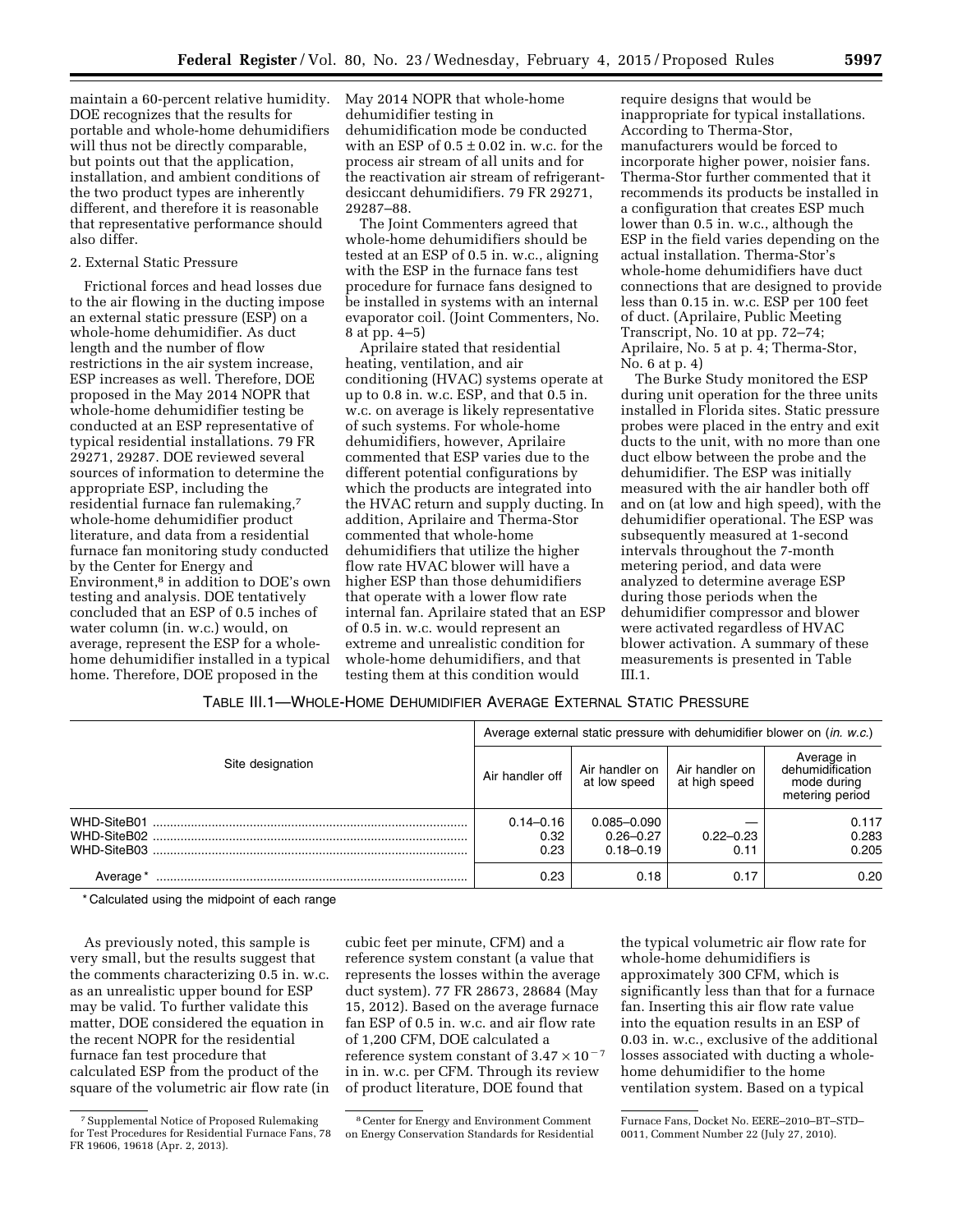installation with 10-inch diameter dehumidifier ducts, 2 elbows, and connections to the larger ventilation ducts for the home, DOE estimated a total ESP of 0.22 in. w.c. for a typical whole-home dehumidifier setup, which corresponds closely with the data gathered for the Burke Study.

In sum, DOE's analysis for this SNOPR supports testing conditions for whole-home dehumidifiers at an ESP higher than 0.2 in. w.c. (the average in dehumidification mode from the Burke Study) but substantially less than the 0.5 in. w.c. proposed in the May 2014 NOPR. Due to the limited data available to more precisely define this value, DOE proposes in the SNOPR to specify ESP at 0.25 in. w.c., the nearest value in quarter inch increments, as an appropriate test condition for wholehome dehumidifiers.

### 3. Test Duct Length

In the May 2014 NOPR, DOE proposed a whole-home dehumidifier ducted test setup with certain duct lengths and cell-type flow straighteners to achieve laminar air flow, and specified the placement of instrumentation based on numbers of duct diameters upstream of and downstream from the test unit. For a refrigerant-only whole-home dehumidifier, one duct would be attached to the process air exhaust to maintain the necessary ESP and would include a pitot-static traverse and throttling device. For a refrigerantdesiccant dehumidifier, three test ducts would be required (two for the process air inlet and exhaust and one for the reactivation air inlet), each with a flow straightener, pitot-static traverse, air sampling instrumentation, and throttling device. 79 FR 29271, 29286.

Aprilaire commented that it would be difficult to accommodate the full length of ducting proposed in the May 2014 NOPR in existing test chambers, and estimated a cost of \$30,000 to construct a new test chamber with air conditioning equipment or to move existing test chamber walls, which would be burdensome to whole-home dehumidifier manufacturers. Aprilaire further stated that unit performance would not vary greatly if a shorter length of duct were used, and noted that in its internal testing, it has used a 5 foot duct length that produces an even distribution of inlet air over the internal coils. (Aprilaire, No. 5 at p. 4; Aprilaire, Public Meeting Transcript, No. 10 at pp. 63–64, 79–80, 91–93)

Therma-Stor stated that requiring whole-home dehumidifiers to be tested with ducts would impose an unfair testing burden on whole-home

dehumidifier manufacturers. Therma-Stor noted that substantially larger test chambers are required for whole-home dehumidifiers compared with portable dehumidifiers, and the additional duct instruments, measurements, and 1 minute recording interval would require more capable data acquisition systems. Therma-Stor commented that preparing and performing the test would be much more involved than for the current test, and although the cost of the proposed ducts and accessories may be relatively low, the secondary costs of a test facility and staff to support the proposed test would be substantial. (Therma-Stor, No. 6 at p. 5)

In light of these comments, DOE acknowledges the test burden associated with specifying a minimum length of 10 duct diameters for the instrumented ducts and considered whether this length could be reduced without impacting test results. DOE first calculated the duct lengths that would be necessary to ensure fully developed flow in the ducts after a component such as an inlet or elbow. For a 10-inch diameter duct and the expected range of air flow rates for whole-home dehumidifiers, DOE calculated that duct lengths of approximately 8.5–9.5 duct diameters would be necessary, which is close to the requirement of 10 duct diameters proposed in the May 2014 NOPR. However, due to comments indicating that 10 duct diameters may be overly burdensome, following the publication of the May 2014 NOPR, DOE consulted with whole-home dehumidifier manufacturers regarding their internal performance testing and with whole-home dehumidifier installation specialists to determine an appropriate yet low-burden duct length for testing. These sources suggested that 3 diameters of duct length typically allows for adequately uniform air flow within the duct to ensure proper dehumidifier operation. With the inclusion of a flow straightener upstream in the duct, as proposed in the May 2014 NOPR, DOE expects that the air flow would be sufficiently uniform with a length of 3 duct diameters upstream of the instrumentation to allow for repeatable measurements. According to discussion with manufacturers and installers, the flow does not need to be fully developed to achieve representative measurements. Additionally, with the information provided by manufacturers about the dimensions of available test chambers, DOE expects that the longer ducts proposed in the May 2014 NOPR would likely be located near the walls of the test chamber, potentially inhibiting air

flow into or out of the duct. A shorter duct length would allow for a larger distance between the test ducts and the test chamber walls, allowing for unrestricted air flow into or out of the test duct.

Therefore, DOE proposes to reduce the required minimum duct lengths by placing the flow straightener at the entrance to the inlet ducting and reducing the total minimum length for all test ducts from 10 diameters to 4.5 diameters. Under DOE's modified proposal, a minimum of 3 duct diameters would be provided between any throttling device or transition section and any instrumentation measuring the air flow properties. See Figures 1, 2, and 3 in proposed Section 3.1.3 of appendix X1 of this document for specific placement of all test components (including the flow straightener, pitot-static traverse, drybulb temperature and relative humidity measurement devices, and throttling device) and illustrations of these configurations.

### 4. Relative Humidity Instrumentation

In the May 2014 NOPR, DOE considered two types of instruments to measure the water vapor content in the air: (1) a cooled surface condensation hygrometer that measures dew-point temperature, which can be used in conjunction with dry-bulb temperature to determine relative humidity; and (2) an aspirating psychrometer that measures wet-bulb temperature. DOE proposed in the May 2014 NOPR that relative humidity be measured using an aspirating psychrometer because of its simplicity, accuracy of ±1 percent, and relatively low cost. 79 FR 29271, 29287.

Aprilaire noted that the ±1 percent and ±0.1 °F accuracy of the relative humidity measurement (as determined by the psychrometer) and temperature sensors, respectively, are inconsistent because a  $\pm 0.1$  °F accuracy for the wetbulb temperature sensor correlates with a ±0.44 percent accuracy in relative humidity. Aprilaire noted that temperature is less expensive to control and measure than relative humidity. (Aprilaire, Public Meeting Transcript, No. 10 at pp. 67–68; Aprilaire, No. 5 at p. 3)

Therma-Stor recommended that the whole-home dehumidifier test procedure use relative humidity measuring devices other than aspirating psychrometers that achieve similar accuracy and directly output relative humidity. According to Therma-Stor, these instruments may reduce the burden of placing the psychrometer within the duct and would require less frequent calibration than large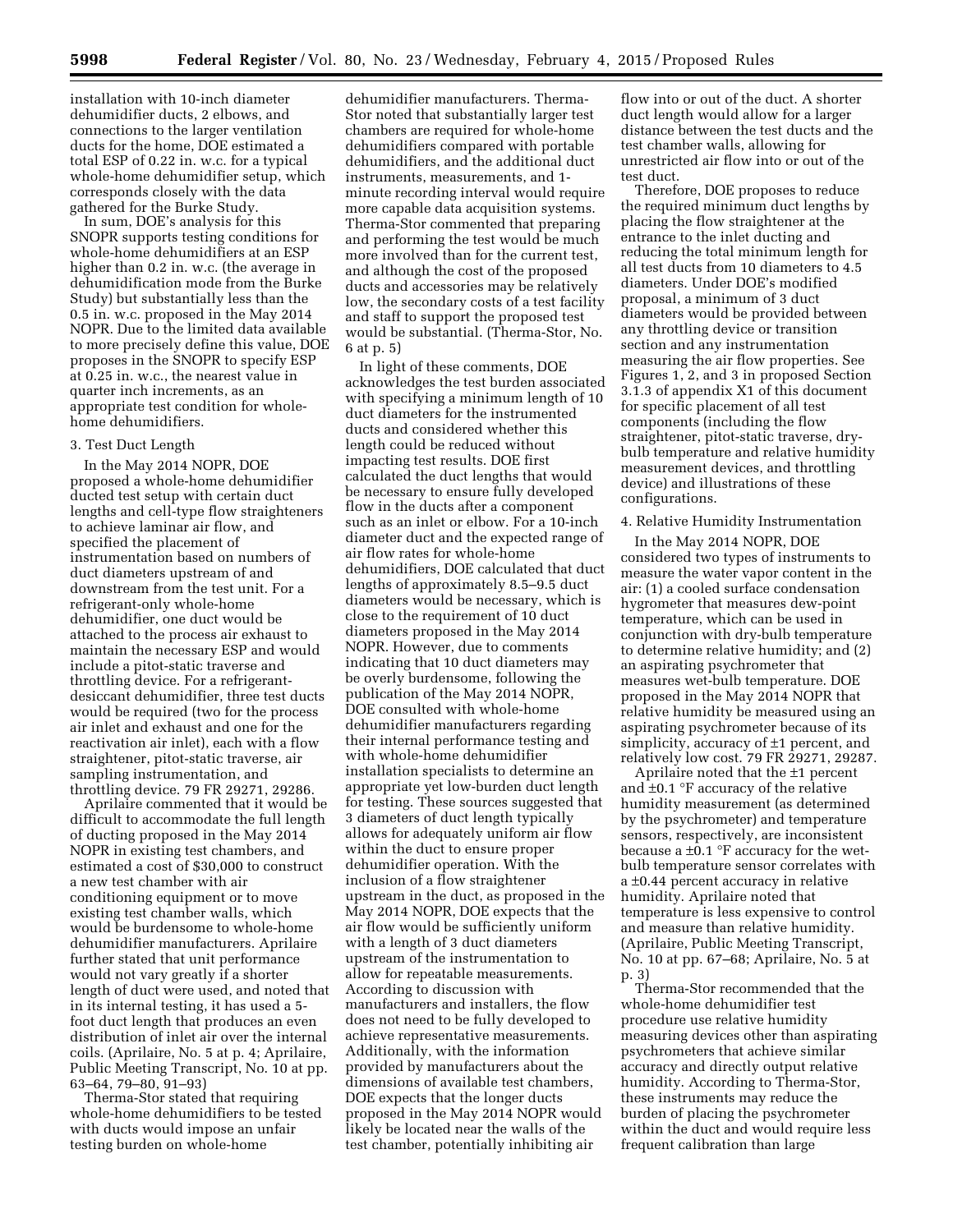aspirating psychrometers. (Therma-Stor, No. 6 at p. 2)

DOE notes that the different accuracies in relative humidity measurement arise because the aspirating psychrometers utilize thermocouples to measure both dry-bulb and wet-bulb temperatures, which leads the instrument to have a cumulative accuracy for relative humidity that is lower than the accuracy of the wet-bulb temperature measurement alone. However, DOE considered stakeholder input that certain relative humidity sensors may provide similar accuracy in relative humidity measurements as aspirating psychrometers, but would be less burdensome to implement. In a review of product specifications, DOE identified several solid-state relative humidity sensors currently available with accuracies of  $\pm 1$  percent at prices similar to or less than the price of a calibrated aspirating psychrometer, which DOE estimated at \$1,000 in the May 2014 NOPR. 79 FR 29271, 29293. DOE notes that these relative humidity sensors are specifically designed to be mounted and used in a duct, whereas aspirating psychrometers may be difficult to install, calibrate, and maintain in a duct. DOE is also aware that certain laboratories may already be using these relative humidity sensors, so it does not expect that switching the relative humidity instrumentation from an aspirating psychrometer to a relative humidity sensor for in-duct measurements would significantly increase test burden, and may in fact reduce test burden. Based on the two refrigerant-desiccant dehumidifiers in DOE's test sample, which is the only type of dehumidifier that would require measuring relative humidity in the ducts, duct air velocity ranges from 500 to 650 feet per minute, which is similar to the minimum air velocity of 700 feet per minute specified in ANSI/AHAM DH–1–2008 for the aspirating psychrometer. Therefore DOE tentatively concludes that there is sufficient air flow in the duct to properly monitor the relative humidity conditions of the air for these units.

Therefore, DOE proposes that refrigerant-desiccant dehumidifier testing be conducted with a relative humidity sensor accurate to within ±1 percent relative humidity. DOE is aware that some test laboratories are currently using this instrumentation, and tentatively concludes that, for other laboratories, the proposal to use a relative humidity sensor instead of an aspirating psychrometer would not add significant test burden because of the sensor's simplicity and relatively low cost. DOE expects that this proposal will likely reduce test burden associated with maintenance and calibration compared to the test setup proposed in the May 2014 NOPR.

DOE notes that refrigerant-desiccant dehumidifier testing requires in-duct relative humidity sensors to allow for capacity calculations. Because moisture is removed by the desiccant wheel and the refrigeration system, the typical condensate weighing approach for measuring capacity is not feasible for these dehumidifiers and instead, the psychrometrics in the process air inlet and outlet ducts must be measured. However, portable and refrigerant-only whole-home dehumidifiers would continue to use an aspirating psychrometer to measure inlet air relative humidity, as proposed in the May 2014 NOPR. Based on the extensive industry experience in using these instruments, along with sampling trees, to measure ambient conditions in the absence of inlet ducting, DOE determined that an aspirating psychrometer most reliably measures representative dry-bulb and wet-bulb temperatures in these conditions by inducing controlled air flow over the sensing elements. DOE also expects that when testing these units, there are typically no space constraints in test chambers that would preclude the installation and maintenance of an aspirating psychrometer. DOE also notes that dehumidifiers and other similar products are currently tested with aspirating psychrometers and typically with sampling trees, and because relative humidity sensors provide neither better accuracy nor significant cost savings, DOE proposes to maintain the current approach for portable and refrigerant-only whole-home dehumidifiers to minimize burden.

# 5. External Static Pressure Instrumentation

In the May 2014 NOPR, DOE proposed that ESP would be measured using pitot-static tubes and pitot-static tube traverses that conform with the specifications in Sections 4.2.2 and 4.3.1, respectively, of ANSI/ASHRAE 51–07/Air Movement and Control Association International, Inc. (AMCA) 210–07, ''Laboratory Methods of Testing Fans for Certified Aerodynamic Performance Rating'' (hereinafter ''ANSI/AMCA 210''). 79 FR 29271, 29288.

Upon further review of ANSI/AMCA 210, DOE determined that Figure 3 referenced in Section 4.2.2.3 shows three rows of pressure taps, each crossing in the center of the duct. DOE performed a search of the market and was unable to locate any commercially

available pitot-static tube traverses that comply with the requirements of ANSI/ AMCA 210. DOE also consulted with the test laboratory that conducted whole-home dehumidifier testing in support of the May 2014 NOPR, and was informed that an instrument with two perpendicular rows of pressure taps that cross at the center of the duct would likely be sufficient to accurately measure the average ESP in the duct. Therefore, DOE proposes in the SNOPR that two intersecting and perpendicular rows of pitot-static tube traverses be used for whole-home dehumidifier testing.

In the May 2014 NOPR, DOE also proposed that static pressures at each pitot-static tube in a traverse would be measured at the static pressure tap and averaged. 79 FR 29271, 29288. Upon further consideration, DOE determined that this requirement could be interpreted to mean that the individual static pressures must be measured and recorded at each tap, and then averaged following testing. However, DOE's proposed methodology only requires that the average static pressure among all of the taps be recorded. DOE notes that commercially available pitot-static tube traverses have the individual tubes manifolded, with a single pressure tap that would measure a static pressure that is the average of the static pressures at each tube location, facilitating measurements according to DOE's proposal. Accordingly, DOE proposes to clarify the pressure measurement as follows: ''The static pressure within the test duct shall be recorded as measured at the pressure tap in the manifold of the traverses that averages the individual static pressures at each pitotstatic tube.''

## *B. Whole-Home Dehumidifier Case Volume Measurement*

On May 22, 2014, DOE published in the **Federal Register** a notice of public meeting that also announced the availability of the preliminary technical support document (79 FR 29380), which contained DOE's preliminary analysis for considering amended energy conservation standards for residential dehumidifiers. DOE proposed establishing product classes for wholehome dehumidifiers based on case volume: one for units with case volume less than or equal to 8 cubic feet, and another for units with case volume greater than 8 cubic feet. Therefore, in the SNOPR, DOE proposes methodology in appendix X1 to determine case volume for whole-home dehumidifiers. In particular, DOE proposes that wholehome dehumidifier case volume be determined based on the maximum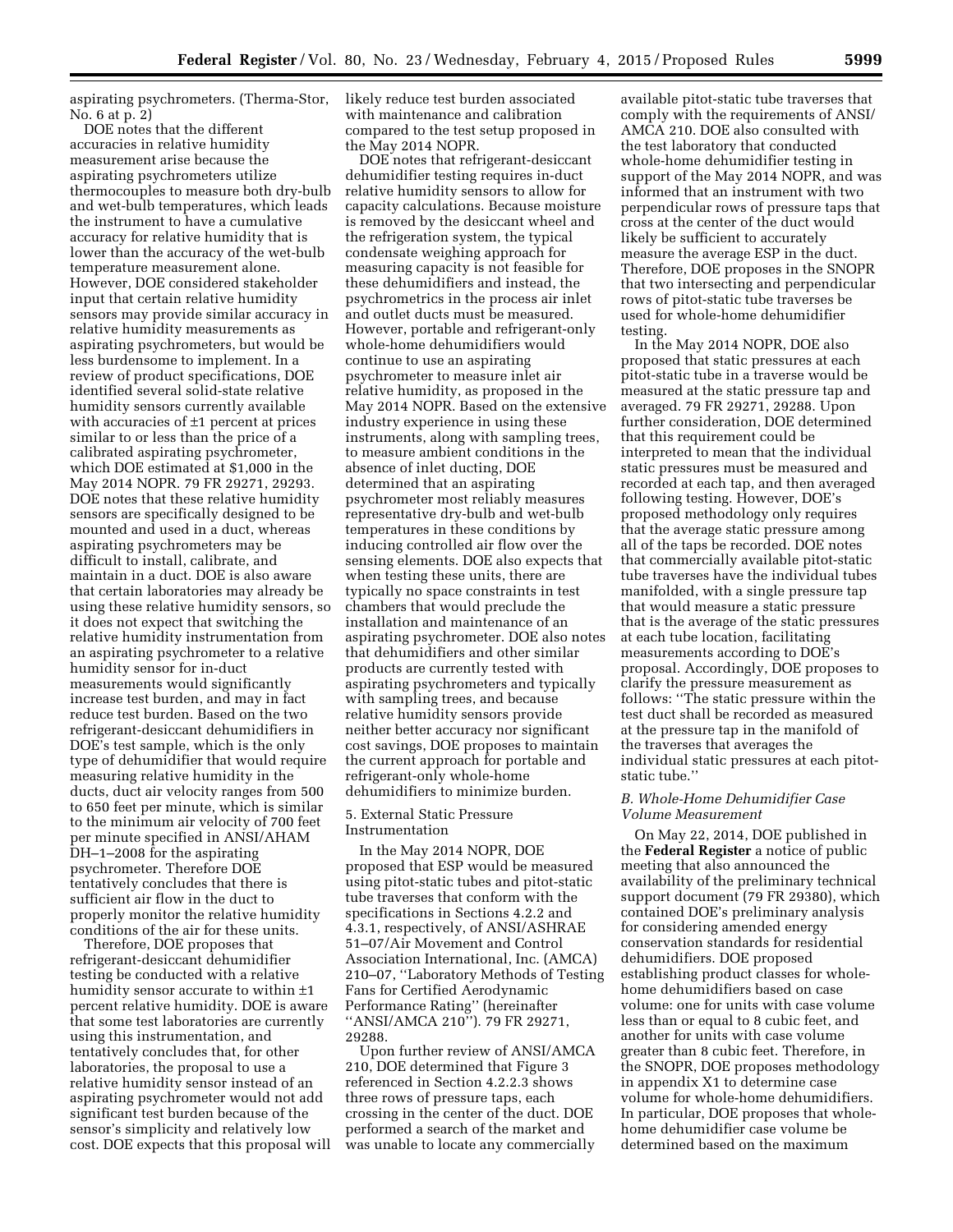length of each dimension of the wholehome dehumidifier case, exclusive of any duct collar attachments or other external components. DOE proposes the following equation to determine wholehome dehumidifier case volume, in cubic feet:

$$
V = \frac{D_L \times D_W \times D_H}{1728}
$$

Where:

DL is the product case length, in inches;  $D<sub>w</sub>$  is the product case width, in inches;  $D_H$  is the product case height, in inches; and 1,728 converts cubic inches to cubic feet.

DOE proposes to amend 10 CFR 429.36 to require that manufacturers include whole-home dehumidifier case volume, in cubic feet, in their certification reports. DOE also proposes to require that the average of the measured case volumes for a given basic model sample size be used for compliance purposes.

For verification purposes, DOE proposes to require that the test facility measurement of case volume must be within 2 percent of the rated volume, or 0.2 cubic feet, whichever is greater. DOE notes that this tolerance is the same as for compact refrigerators, refrigeratorfreezers, and freezers, which have volumes similar to whole-home dehumidifiers, under 10 CFR 429.134. If DOE determines that a rated case volume is not within 2 percent of the measured case volume, or 0.2 cubic feet, whichever is greater, the volume measured by the test facility shall be used to determine the energy conservation standard applicable to the tested model. DOE proposes to include the case volume verification requirements in 10 CFR 429.134, along with the proposed capacity verification protocol.

## *C. Off-Cycle Mode*

As discussed in the May 2014 NOPR, DOE is aware that certain dehumidifier models maintain blower operation without activation of the compressor after the humidity setpoint has been reached. DOE proposed defining this fan operation without activation of the compressor as ''fan-only'' mode, and proposed a test procedure to measure the average power in this mode. Because DOE observed that the blower may operate continuously in fan-only mode, or may cycle on and off intermittently, DOE proposed monitoring the power consumption in fan-only mode for a minimum of 1 hour for units with continuous fan operation, or, for units with cyclical fan operation, for 3 or more full fan cycles for no less than 1 hour. This proposal was based on DOE's

observation that fan cycle duration, although variable for certain units, was approximately 10 minutes. 79 FR 29271, 29290–29291.

AHAM requested clarification on whether fan-only mode would include fans that operate to facilitate active defrost. AHAM was concerned that if the test procedure includes active defrost in fan-only mode, manufacturers would not be able to provide active defrost capabilities, and dehumidifiers would have to wait for ice to fall off passively or melt, which would reduce consumer utility. AHAM also expressed concern that DOE's proposal would effectively remove fan operation with the compressor off, such that the consumer would no longer be able to control humidity as accurately and there would be a higher fluctuation of humidity in the room, impacting consumer utility. AHAM noted that for cyclic fan-only mode operation, the proposed method may work for products that cycle three or more times, but there are products that may stop cycling after only one or two cycles. For these products, AHAM stated that the proposed method may overstate the fanonly mode energy use and such products would also be impossible to test. (AHAM, No. 7 at p. 4)

Pacific Gas and Electric Company (PG&E), Southern California Gas Company (SCG), San Diego Gas and Electric Company (SDG&E), and Southern California Edison (SCE) (hereinafter the ''California Investor-Owned Utilities (IOUs)'') commented that fan-only mode is used when the relative humidity setpoint has been reached to blow air to ensure the humidistat is monitoring changes in relative humidity or to keep air circulating in the room. However, the California IOUs suggested that fan-only mode can result in re-evaporation, thereby re-humidifying the space and reducing efficiency. They believe that improved control of fan-only mode is an energy saving measure that is currently not captured by the existing test procedure. (California IOUs, No. 9 at p. 2)

DOE notes that the proposal in the May 2014 NOPR would not preclude manufacturers from implementing fanonly mode operation, but would include the energy consumption in fan-only mode in the overall performance metric as a measure of representative energy use. However, to clarify measurement of energy consumption in periods when the refrigeration system has cycled off due to the humidistat, DOE proposes to withdraw the fan-only mode definition included in the May 2014 NOPR and instead modify the proposed off-cycle

mode definition to encompass all operation when dehumidification mode has cycled off, including any intermittent, cyclic, or continuous fan operation. Therefore, in the SNOPR, DOE proposes to define off-cycle mode as a mode in which the dehumidifier:

(1) Has cycled off its main moisture removal function by humidistat or humidity sensor;

(2) May or may not operate its fan or blower; and

(3) Will reactivate the main moisture removal function according to the humidistat or humidity sensor signal.

Under this proposed definition, when the refrigeration system has cycled off because the ambient relative humidity has fallen below the relative humidity setpoint (but is in a condition to cycle on when the ambient relative humidity has risen above the relative humidity setpoint), the dehumidifier is in offcycle mode. The fan or blower may continue to operate in off-cycle mode. Conversely, when the refrigeration system has cycled on because the ambient relative humidity has risen above the relative humidity setpoint (but will cycle off when the ambient relative humidity falls below the relative humidity setpoint), the dehumidifier is in dehumidification mode.

In addition, although the lower ambient temperature test conditions may increase the likelihood of ice formation on the evaporator, operating the fan without the refrigeration system for purposes of defrosting the coil would not be considered off-cycle mode as long as the humidity setpoint has not been reached. Any defrost events when the ambient relative humidity is above the relative humidity setpoint would be considered part of dehumidification mode.

DOE intends for the definitions of dehumidification and off-cycle mode to capture all energy used by the dehumidifier, whether the ambient relative humidity is either above or below the relative humidity setpoint, when the dehumidifier is not in inactive or off mode. DOE requests comments as to whether the proposed definitions of dehumidification mode and off-cycle mode clearly reflect this intent. In response to comments received, DOE may modify these definitions in the final rule.

The test procedure proposed in the May 2014 NOPR did not require a specific test sequence between the end of dehumidification mode and the start of fan-only mode to minimize test burden and provide flexibility in testing facilities. However, commenters raised questions about which type of fan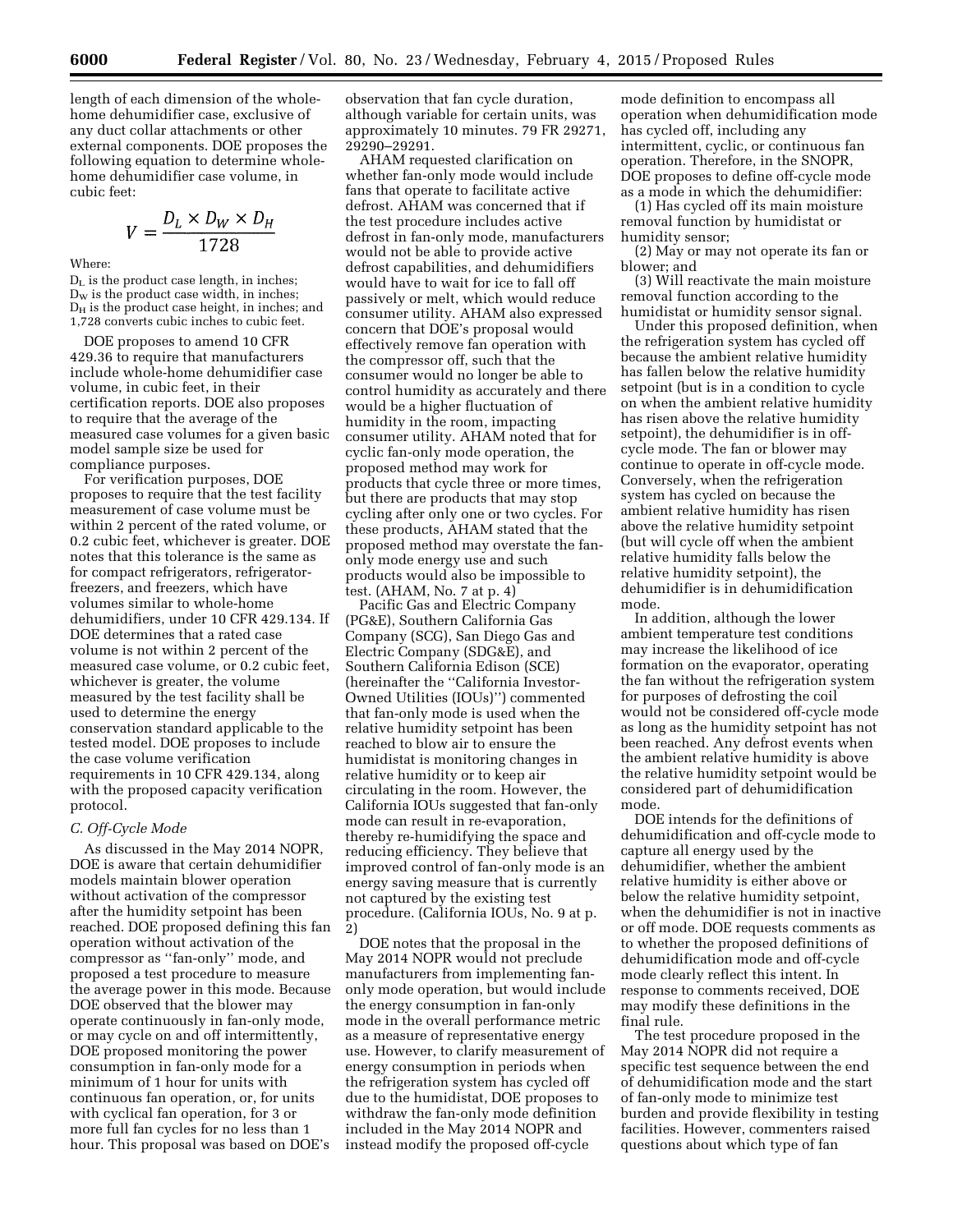operation should be measured and when the fan-only mode testing should be conducted in relation to dehumidification mode testing. To ensure there is sufficient condensation on the evaporator to initiate fan operation for any units that dry the evaporator after compressor operation, DOE proposes that the off-cycle mode measurement begin immediately following compressor operation for the dehumidification mode test. This would be achieved by performing the 6-hour dehumidification mode test, and then adjusting the unit set point above the ambient relative humidity to begin the off-cycle mode test immediately after the compressor cycles off. DOE asserts that conducting the off-cycle mode test subsequent to the dehumidification mode test would capture all energy use of the dehumidifier under conditions that meet the newly proposed off-cycle mode definition, including fan operation intended to dry the evaporator coil, sample the air, or circulate the air. By capturing these types of fan operation in the off-cycle mode, DOE expects the proposed test method to reflect typical dehumidifier operation in the field while limiting potential confusion over what operations should be measured during testing.

Section 4.2 of Appendix X specifies that off-cycle mode testing be performed in accordance with ''Household electrical appliances—Measurement of standby power,'' published by the International Electrotechnical Commission (IEC), publication 62301 (Edition 2.0 2011–01) (hereinafter ''IEC Standard 62301''). However, due to the possibility for periods of fan operation and thus varying power levels during a dehumidifier's off-cycle mode, as tentatively defined in this SNOPR, the test method in IEC Standard 62301 may not be applicable for power consumption measurements in off-cycle mode. In particular, DOE notes that IEC Standard 62301 states that its methods are intended to measure power consumption of low-power modes, and not the power of products in active mode. In this case, dehumidifier fan power consumption would be considered consistent with an active mode power level instead of a lowpower mode level. Therefore, DOE proposes that off-cycle mode testing be

conducted in accordance with the general instrumentation and data recording requirements for dehumidification mode. With the proposed modification to the off-cycle mode test procedure to begin immediately following dehumidification mode testing, the test setup would not need to be modified, and the same instrumentation would be utilized for testing in both modes.

DOE notes that although the IEC Standard 62301 test method would not be applicable due to fan operation, the power meter accuracy specified in IEC Standard 62301 would still be necessary to accurately measure power consumption at lower power levels in off-cycle mode associated with periods of no fan operation. DOE proposes that the power metering instrumentation during dehumidification mode comply with the requirements of ANSI/AHAM DH–1–2008 and during off-cycle mode with IEC Standard 63201. DOE is aware that power meters meeting the accuracy requirements of both test standards are readily available and currently in use in certain test laboratories. Therefore, DOE does not believe that these proposals would significantly increase testing burden associated with instrumentation. DOE requests comment on the potential burden associated with maintaining the accuracy requirements of both ANSI/ AHAM DH–1–2008 and IEC Standard 62301 when performing off-cycle mode testing immediately following dehumidification mode.

To determine a representative test duration for off-cycle mode, DOE monitored power, ambient relative humidity, and ambient dry-bulb temperature of several portable dehumidifiers in residential installations. The data encompassed multiple days of continuous operation. Based on this data, DOE estimates an average off-cycle duration of approximately 2 hours.

In the May 2014 NOPR, DOE stated that cyclic fan operation in off-cycle mode is typically about 10 minutes in duration. 79 FR 29291. DOE notes that even if a fan were to operate for only 10 minutes during the off-cycle to dry the evaporator coil, it would still represent a significant percentage of the energy consumption during that off-cycle mode based on the typical duration identified

in DOE's limited test data. In response to the California IOU's comment, DOE notes that the proposed off-cycle mode test procedure would incorporate fan operation, thereby capturing energy savings associated with improved control schemes.

In sum, DOE proposes that the offcycle mode testing be conducted over a duration representative of the typical off-cycle. Based on the metered off-cycle duration, DOE proposes an off-cycle mode test beginning immediately after completion of the dehumidification mode test and ending after a period of 2 hours. The average power measurement for the 2-hour period would then be applied to the 1,850 annual hours associated with off-cycle mode in the final IEF calculation.

# *D. Additional Technical Corrections and Clarifications*

#### 1. Average Relative Humidity

In the May 2014 NOPR, DOE proposed that ANSI/AHAM DH–1–2008 be the basis in the proposed updated test procedure for the measurement of dehumidification mode energy use in dehumidifiers but with lower ambient temperatures (65 °F dry-bulb and 56.6 °F wet-bulb temperature) that correspond to 60-percent relative humidity. 79 FR 29271, 29276–29283. AHAM commented that these proposed ambient temperatures are not within the range of Table II in ANSI/AHAM DH– 1–2008 that is used to determine relative humidity under the actual testing conditions. AHAM also requested that DOE clarify the calculations used to determine the corrected relative humidity for use in the capacity calculation. (AHAM, No. 7 at pp. 7)

DOE agrees that the data in Table II in ANSI/AHAM DH–1–2008 do not cover the range of dry-bulb and wetbulb temperatures that would be necessary to determine relative humidity at the proposed ambient test conditions. Therefore, DOE proposes to include in appendix X1 the following tables that present the relative humidity at dry-bulb and wet-bulb temperatures within the test tolerances at the 65 °F and 73 °F dry-bulb temperature inlet air test conditions for portable and wholehome dehumidifiers, respectively.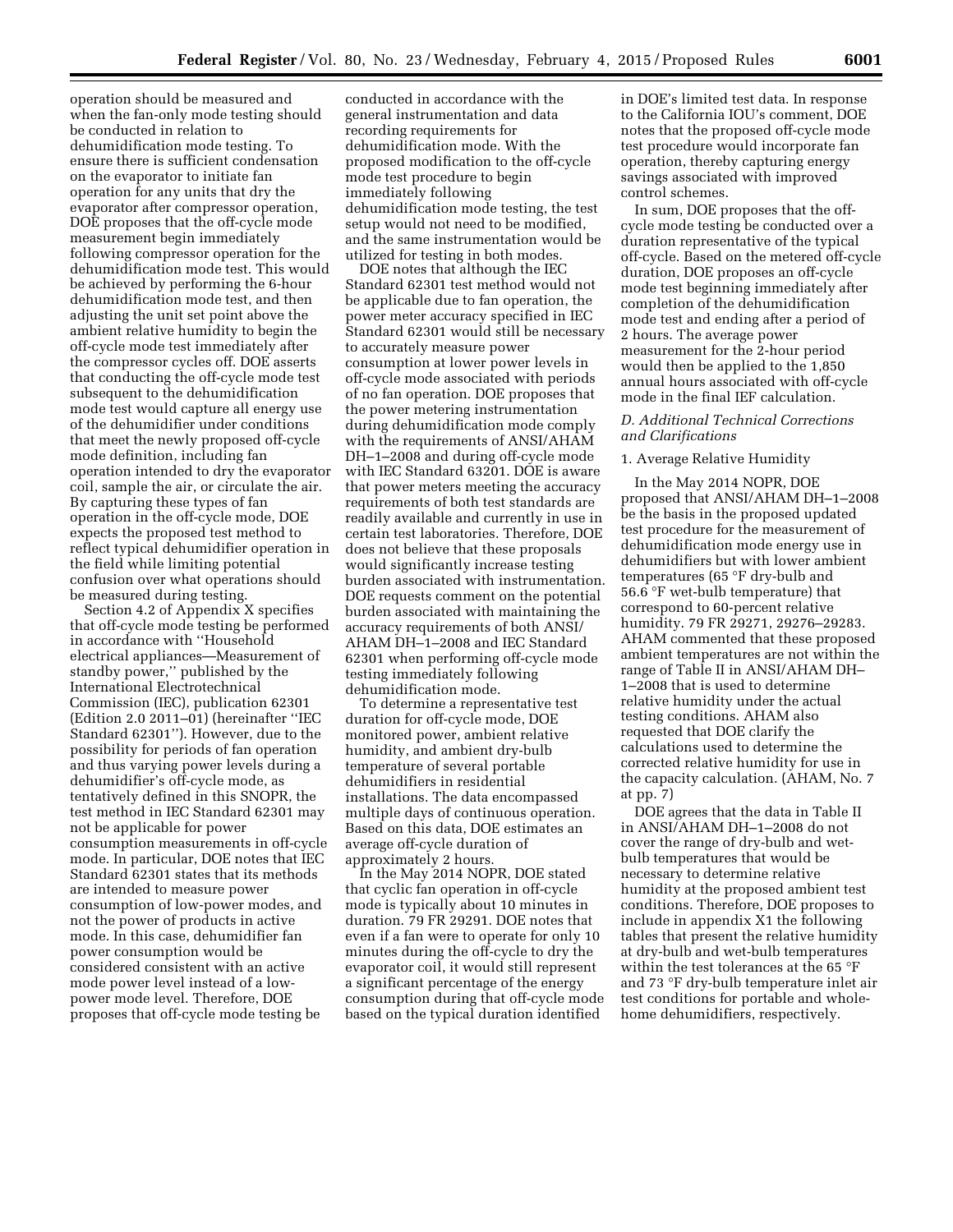| Wet-Bulb         |       | Dry-Bulb Temperatures (°F) |       |       |       |       |       |       |       |       |       |  |
|------------------|-------|----------------------------|-------|-------|-------|-------|-------|-------|-------|-------|-------|--|
| Temperature (°F) | 72.5  | 72.6                       | 72.7  | 72.8  | 72.9  | 73.0  | 73.1  | 73.2  | 73.3  | 73.4  | 73.5  |  |
| 63.3             | 60.59 | 60.26                      | 59.92 | 59.59 | 59.26 | 58.92 | 58.60 | 58.27 | 57.94 | 57.62 | 57.30 |  |
| 63.4             | 60.98 | 60.64                      | 60.31 | 59.75 | 59.64 | 59.31 | 58.98 | 58.65 | 58.32 | 58.00 | 57.67 |  |
| 63.5             | 61.37 | 61.03                      | 60.70 | 60.36 | 60.02 | 56.69 | 59.36 | 59.03 | 58.70 | 58.38 | 58.05 |  |
| 63.6             | 61.76 | 61.42                      | 61.08 | 60.75 | 60.41 | 60.08 | 59.74 | 59.41 | 59.08 | 58.76 | 58.43 |  |
| 63.7             | 62.16 | 61.81                      | 61.47 | 61.13 | 60,80 | 60.46 | 60.13 | 59.80 | 59.47 | 59.14 | 58.81 |  |
| 63.8             | 62.55 | 62.20                      | 61.86 | 61.52 | 61.18 | 60.85 | 60.51 | 60.18 | 59.85 | 59.52 | 59.19 |  |
| 63.9             | 62.94 | 62.60                      | 62.25 | 61.91 | 61.57 | 61.23 | 60.90 | 60.56 | 60.23 | 59.90 | 59.57 |  |

**Table III.2 Percent Relative Humidity Determination for Portable Dehumidifiers** 

**Table III.3 Percent Relative Humidity Determination for Whole-Home Dehumidifiers** 

| Wet-Bulb         | Dry-Bulb Temperatures (°F) |       |       |       |       |       |       |       |       |       |       |
|------------------|----------------------------|-------|-------|-------|-------|-------|-------|-------|-------|-------|-------|
| Temperature (°F) | 72.5                       | 72.6  | 72.7  | 72.8  | 72.9  | 73.0  | 73.1  | 73.2  | 73.3  | 73.4  | 73.5  |
| 63.3             | 60.59                      | 60.26 | 59.92 | 59.59 | 59.26 | 58.92 | 58.60 | 58.27 | 57.94 | 57.62 | 57.30 |
| 63.4             | 60.98                      | 60.64 | 60.31 | 59.75 | 59.64 | 59.31 | 58.98 | 58.65 | 58.32 | 58.00 | 57.67 |
| 63.5             | 61.37                      | 61.03 | 60.70 | 60.36 | 60.02 | 56.69 | 59.36 | 59.03 | 58.70 | 58.38 | 58.05 |
| 63.6             | 61.76                      | 61.42 | 61.08 | 60.75 | 60.41 | 60.08 | 59.74 | 59.41 | 59.08 | 58.76 | 58.43 |
| 63.7             | 62.16                      | 61.81 | 61.47 | 61.13 | 60.80 | 60.46 | 60.13 | 59.80 | 59.47 | 59.14 | 58.81 |
| 63.8             | 62.55                      | 62.20 | 61.86 | 61.52 | 61.18 | 60.85 | 60.51 | 60.18 | 59.85 | 59.52 | 59.19 |
| 63.9             | 62.94                      | 62.60 | 62.25 | 61.91 | 61.57 | 61.23 | 60.90 | 60.56 | 60.23 | 59.90 | 59.57 |

# 2. Refrigerant-Desiccant Dehumidifier Calculations

# a. Absolute Humidity

Upon further review of the test procedure proposed for refrigerantdesiccant dehumidifiers in the May 2014 NOPR, DOE determined that clarification is needed to calculate the absolute humidity of the process air,

which is used to calculate the amount of water removed from the process air stream. The proposed provisions for refrigerant-desiccant dehumidifiers would specify recording the dry-bulb temperature and relative humidity in the ducts, and ambient barometric pressure. Based on these data, DOE proposes the following equations to calculate the absolute humidity of the

process air in the inlet and exhaust ducts. The equations proposed are based on those presented in Section 7.3 of ANSI/ASHRAE Standard 41.6–1994 (RA 2006), ''Standard Method for Measurement of Moist Air Properties.''

First, the measured dry-bulb temperature of the air at each sampling time is converted from  $\mathrm{P}F$  to Kelvin  $(K)$ according to the following equation:

$$
T_K = \left(\frac{5}{9}(T_F - 32)\right) + 273.15
$$

Where:

 $T_K$  is the calculated air dry-bulb temperature in K; and

 $T_F$  is the measured dry-bulb temperature of The water saturation pressure is then calculated at each sampling time as follows:

$$
P_{WS} = e^{-\left(\frac{(5.8 \times 10^3)}{T_K}\right) - 5.516 - \left(4.864 \times 10^{-2} T_K\right) + \left(4.176 \times 10^{-5} T_K^2\right) - \left(1.445 \times 10^{-8} T_K^3\right) + 6.546 \ln(T_K)\right)}
$$

the air in °F.

Where:

Where:

Pws is the water vapor saturation pressure in kilopascals (kPa); and

 $T_K$  is the dry-bulb temperature of the air in K.

The water vapor pressure  $(P_w)$  under the specific ambient barometric pressure at each sampling time is calculated as follows:

$$
P_w = \frac{RH \times P_{ws}}{100}
$$

 $P_w$  is the water vapor pressure in kPa; RH is the percent relative humidity; and Pws is the water vapor saturation pressure in kPa.

The mixing humidity ratio (HR) at each sampling time is then calculated as follows:

$$
HR = \frac{0.62198 \times P_w}{(P \times 3.386) - P_w}
$$

Where:

HR is the mixing humidity ratio, the mass of water per mass of dry air;

 $P_w$  is the water vapor pressure in kPa;

- P is the ambient barometric pressure in in. Hg;
- 3.386 converts from in. Hg to kPa; and

0.62198 is the ratio of the molecular weight of water to the molecular weight of dry air.

The specific volume (*v*), in cubic feet per pound of dry air, is used to calculate the absolute humidity. The specific volume is calculated at each sampling time as follows: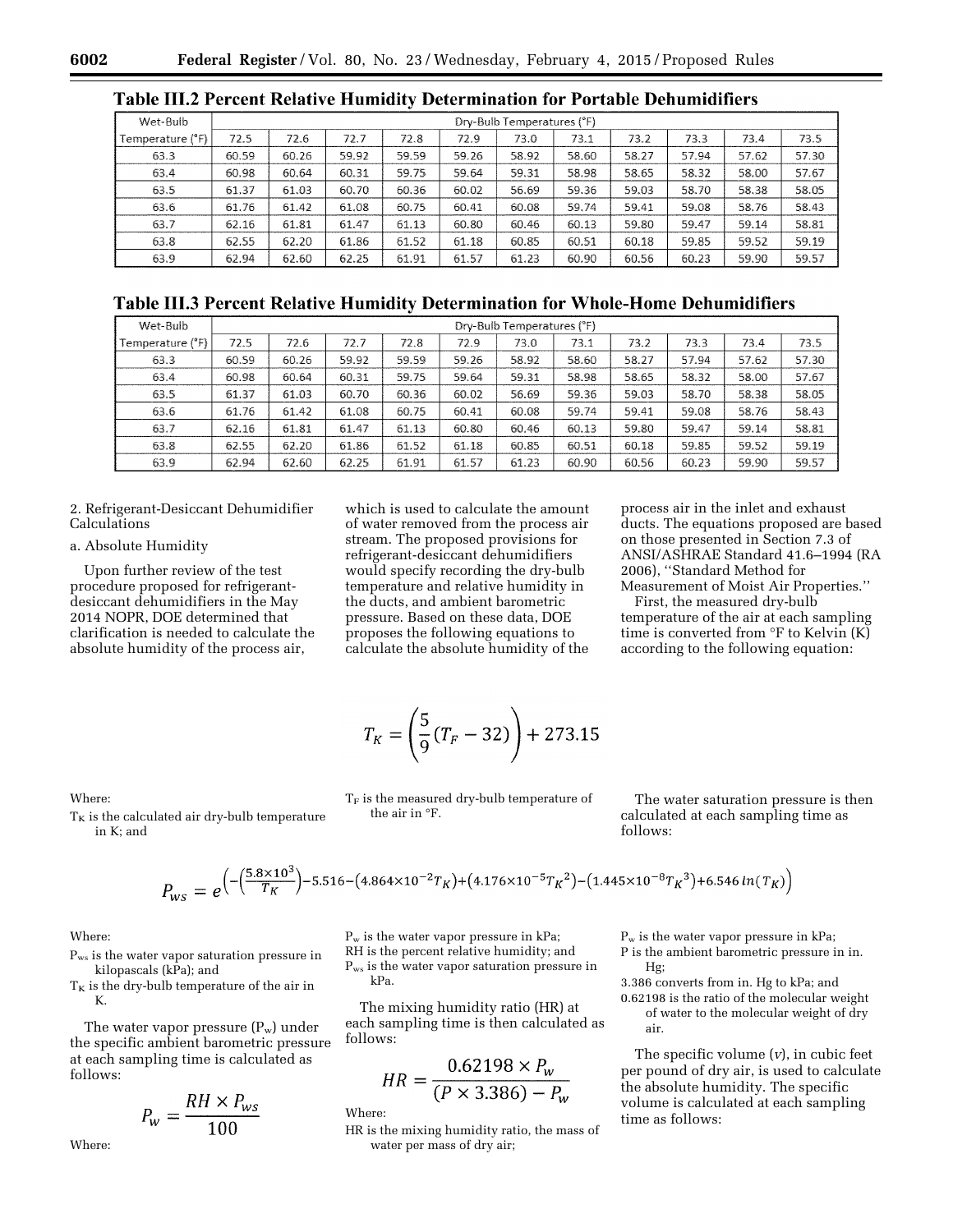$$
\nu = \left(\frac{0.287055 \times T_K}{(P \times 3.386) - P_W}\right) \times 16.016
$$

Where:

- *v* is the specific volume in cubic feet per pound of dry air;
- $T<sub>K</sub>$  is the dry-bulb temperature of the air in  $K \cdot$
- P is the ambient barometric pressure in in. Hg; and
- $P_w$  is the water vapor pressure in kPa;
- 0.287055 is the specific gas constant for dry air in kPa times cubic meter per kg per  $K:$
- 3.386 converts from in. Hg to kPa; and
- 16.016 converts from cubic meters per kilogram to cubic feet per pound.

The absolute humidity (AH), in units of pounds of water per cubic foot of air, at each sampling time is then calculated as follows:

$$
AH = \frac{HR}{\nu}
$$

Where:

- AH is the absolute humidity in pounds of water per cubic foot of air;
- HR is the mixing humidity ratio, the mass of water per mass of dry air; and
- v is the specific volume in cubic feet per pound of dry air.

b. Capacity

In the May 2014 NOPR, DOE proposed that the capacity of refrigerant-desiccant dehumidifiers be calculated by measuring the total amount of moisture removed from the process air. Specifically, the measured dry-bulb temperature and relative humidity would be used to determine the absolute humidity in pounds of water per cubic foot of dry air at both the process air inlet and process air outlet. The absolute humidity would then be multiplied by the process air volumetric flow rate, measured in CFM, to determine the process air inlet and outlet moisture flow rates, measured in pounds of water per minute. The difference between the inlet and outlet moisture flow rates would equal the amount of moisture the unit removes from the process air. 79 FR 29271, 29284.

As part of the proposed vapor analysis approach, DOE proposed that the weight of water removed during the test period be calculated for each data point, collected at intervals no greater than 1 minute. The calculated water weights for each air stream at each of these data points would be summed for the entire test period and the total weight would then be used to calculate the capacity.

DOE recognizes that this approach would require calculating the absolute humidity using the equations described in the previous section for each data point to ultimately calculate the total

weight of moisture removed during the test period. To consider means to reduce this testing burden, DOE compared test results obtained by using individual data points to calculate absolute humidity to those obtained by using the average temperature, average relative humidity, and average barometric pressure to calculate average absolute humidity during the test period. DOE found that the results from both methods produced overall capacities that agreed within 1 percent. In addition to reducing test burden, the average data approach may also mitigate the opportunity for potential calculation errors by requiring only one calculation of absolute humidity per test. Thus, although DOE continues to propose the summation method as proposed in the May 2014 Test Procedure NOPR because it is the most precise, DOE seeks comment from interested parties on the alternative approach that would use the average temperature, average relative humidity, and average barometric pressure to calculate the average absolute humidity during the entire test period. Under this alternative approach, the weight of water collected during the test would be calculated from the average absolute humidity and average volumetric flow rate as follows:

 $W=((AH_{I,a} \times X_{I,a}) - (AH_{0,a} \times X_{0,a})) \times 360$ Where:

- W is the weight of water removed during the test period in pounds;
- AHI,a is the average absolute humidity of the process air on the inlet side of the unit in pounds of water per cubic foot of dry air;
- XI,a is the average volumetric flow rate of the process air on the inlet side of the unit in CFM;
- AHO,a is the average absolute humidity of the process air on the outlet side of the unit in pounds of water per cubic foot of dry air;
- XO,a is the average volumetric flow rate of the process air on the outlet side of the unit in CFM; and
- 360 is the number of minutes in the 6-hour test.

DOE requests comment on whether the proposed method from the May 2014 Test Procedure NOPR represents a significant burden over the averaging approach, and whether the averaging approach would accurately reflect potential variations in the air stream conditions throughout the test period.

3. Corrected Capacity and Corrected Relative Humidity Equations

In the May 2014 NOPR, DOE proposed that product capacity be calculated in accordance with the test requirements specified in Section 7, ''Capacity Test and Energy

Consumption Test,'' of ANSI/AHAM DH–1–2008, except that the standard test conditions would be maintained at 65 °F  $\pm$  2.0 °F dry-bulb temperature and 56.6  $^{\circ}\rm{F}$   $\pm$  1.0  $^{\circ}\rm{F}$  wet-bulb temperature. 79 FR 29271, 29305. The calculations in Section 7 include adjustments for variations during the rating test period in the ambient temperature, relative humidity, and barometric pressure from the standard rating conditions.

AHAM stated that it was not clear if and how DOE adjusted the capacity equation to account for the 65 °F drybulb temperature condition. AHAM stated that the product capacity equation in ANSI/AHAM DH–1–2008 is based on 80 °F and 60-percent relative humidity, and would require adjustment for a different nominal temperature or relative humidity. AHAM asked DOE to clarify whether and how it was proposing to adjust the capacity calculations. (AHAM, Public Meeting Transcript, No. 10 at p. 94; AHAM, No. 7 at p. 5; AHAM Std, No. 22 at p. 3)

DOE confirms that for the May 2014 NOPR, it revised the adjusted capacity equation in its analysis to include the lower nominal dry-bulb temperature (65 °F versus the current 80 °F). Upon closer examination, however, DOE concludes that the coefficients in the corrected capacity equation (adjusted for variations in temperature and relative humidity) and the corrected relative humidity equation (adjusted for variations in barometric pressure) also should be revised as follows to be representative of the proposed dry-bulb temperature test conditions.

a. Corrected Capacity

To determine the appropriate coefficients for the corrected capacity equation, DOE calculated the percent change in humidity ratio from the standard rating conditions of 65 °F drybulb (for portable dehumidifiers) or 73 °F dry-bulb (for whole-home dehumidifiers) and 60-percent relative humidity for small perturbations in either dry-bulb temperature or relative humidity. For the temperature adjustment coefficient, the dry-bulb temperature was varied within test tolerance while holding the relative humidity fixed. For the relative humidity adjustment coefficient, the wet-bulb temperature was varied within test tolerance while holding the drybulb temperature fixed, and the resulting variation in relative humidity was calculated. The coefficients themselves were calculated from linear curve fits of the changes in humidity ratio. From this analysis, DOE proposes that corrected capacity be calculated for portable and whole-home dehumidifiers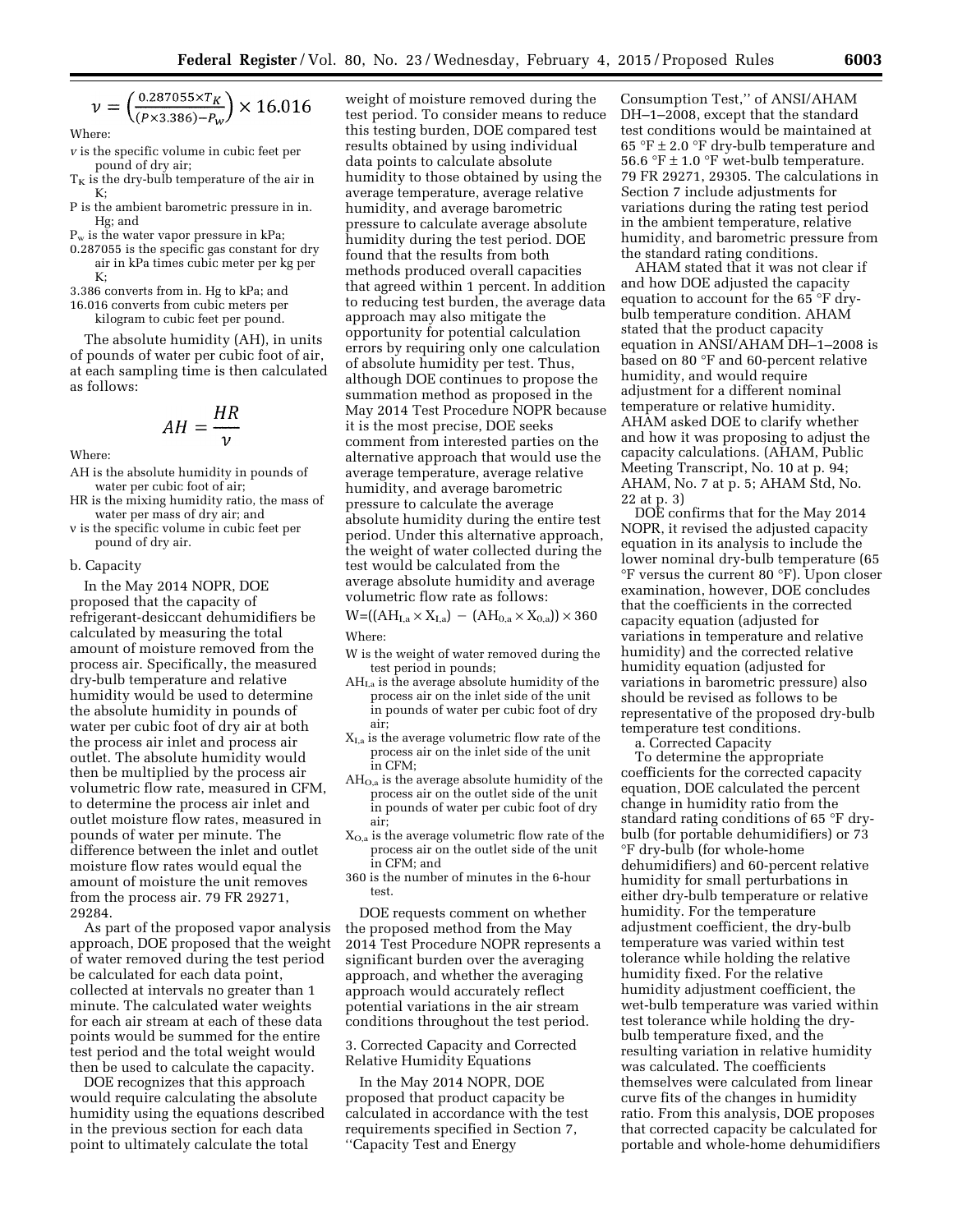at the 65 °F and 73 °F dry-bulb temperature rating conditions, respectively, by substituting the equation included in Section 7.1.7 of ANSI/AHAM DH–1–2008 with:

 $C_{r,p} = C_t + 0.0352 \times (65 - T_t) + 0.0169$  $\times$  *C<sub>t</sub>*  $\times$  (60 – H<sub>*C,p*</sub>)

 $C_{\text{r},wh} = C_t + 0.0344 \times C_t \times (73 - T_t) +$  $0.017 \times C_t \times (60 - H_{C,wh})$ 

#### Where:

 $C_{r,p}$  is the portable dehumidifier product capacity in pints/day, corrected to standard rating conditions of 65 °F dry-bulb temperature and 60 percent relative humidity;

Cr,wh is the whole-home dehumidifier product capacity in pints/day, corrected to standard rating conditions of 73 °F dry-bulb temperature and 60 percent relative humidity;

 $C_t$  is the product capacity determined from test data in pints/day;

 $T_t$  is the average dry-bulb temperature during the test period in °F;

HC,p is the portable dehumidifier corrected relative humidity, in percent, as discussed below; and

 $H_{C,wh}$  is the whole-home dehumidifier corrected relative humidity, in percent, as also discussed below;

0.0352 and 0.0344 are the capacity correction factors for variations in temperature for portable and whole-home dehumidifiers, respectively, in  $({}^{\circ}F)^{-1}$ ; and

0.0169 and 0.017 are the capacity correction factors for variations in relative humidity for portable and whole-home dehumidifiers, respectively.

b. Corrected Relative Humidity

DOE used a similar approach to that for corrected product capacity to determine the appropriate coefficients for the corrected relative humidity equation in Section 7.1.7 of ANSI/ AHAM DH–1–2008. DOE calculated the linear percent change in relative humidity from the standard rating condition (60-percent relative humidity) for small perturbations in the barometric pressure. DOE proposes, therefore, that corrected relative humidity be calculated for portable and whole-home dehumidifiers at the 65 °F and 73 °F dry-bulb temperature rating conditions, respectively, by substituting the following equations for the corrected relative humidity equation in Section 7.1.7 of ANSI/AHAM DH–1–2008:  $H_{c,p} = H_t \times [1 + 0.0083 \times (29.921 - B)]$  $H_{c,wh} = H_t \times [1 + 0.0072 \times (29.921 - B)]$ 

Where:

Hc,p is the portable dehumidifier average relative humidity from the test data, in percent, corrected to the standard barometric pressure of 29.921 in. mercury (Hg);

Hc,wh is the whole-home dehumidifier average relative humidity from the test data, in percent, corrected to the standard barometric pressure of 29.921 in. Hg;

 $H_t$  is the average relative humidity from the test data, in percent;

B is the average barometric pressure during the test period in in. Hg; and

0.0083 and 0.0072 are the relative humidity correction factors for variations in barometric pressure for portable and wholehome dehumidifiers, respectively, in (in.  $Hg^{-1}.$ 

## 4. Integrated Energy Factor Calculation

In the May 2014 NOPR, DOE proposed to modify the existing IEF equation in Section 5.2 of appendix X to incorporate the annual combined low-power mode energy consumption,  $E<sub>TLP</sub>$ , in kWh per year, and the fan-only mode energy consumption,  $E_{FM}$ , in kWh per year, with the dehumidification mode energy consumption,  $E_{DM}$ , in kWh as measured during the dehumidification mode test. The proposed IEF equation used the measured condensate collected during the dehumidification mode test, with no adjustments for variations in the ambient test conditions. 79 FR 29271, 29291–92.

In response to the May 2014 NOPR, AHAM suggested that instead of using the amount of condensate measured during the test, DOE's IEF calculation should use a corrected capacity to account for variation in temperature and relative humidity. AHAM stated that the IEF equation, as proposed in the May 2014 NOPR, is not an accurate representation of the real-time test conditions in the chamber, which affect the amount of moisture that is removed from the air. (AHAM, No. 7 at pp. 9–10)

DOE agrees that use of the corrected capacity would account for variations in test chamber temperature and relative humidity; therefore, DOE proposes a modified IEF equation that utilizes the corrected capacity.

Because DOE proposes to remove fanonly mode and to consider operation in off-cycle mode, DOE also proposes to modify the IEF equation to remove fanonly mode annual energy consumption. DOE proposes an update to the definition of combined low-power mode in both appendix X and appendix X1 to clarify that it is the aggregate of available modes other than dehumidification mode. The proposed combined low-power mode would include contributions from off-cycle mode and inactive mode or off mode.

Based on these updates, DOE proposes the following IEF calculation.

$$
IEF = \frac{\left(C_r \times \frac{t \times 1.04}{24}\right)}{\left[E_{DM} + \left(\frac{E_{TLP}}{1095} \times 6\right)\right]}
$$

Where:

IEF is the integrated energy factor in liters per kWh;

- $C_r$  is the corrected product capacity in pints per day;
- t is the test duration in hours;
- $E_{DM}$  is the dehumidification mode test energy consumption during the 6-hour dehumidification mode test in kWh;
- ETLP is the annual combined low-power mode energy consumption in kWh per year;
- 6 is the hours per dehumidification mode test;
- 1,095 is the number of dehumidification mode annual hours;
- 1.04 is the density of water in pounds per pint; and
- 24 is the number of hours per day.

## 5. Compressor Run-In

In the May 2014 NOPR, DOE noted that Section 5.5 of ANSI/AHAM DH–1– 2008 does not define the term ''run-in'' when requiring a run-in period be conducted prior to testing to ensure all components work properly. Therefore, DOE proposed in appendix X1 that a single run-in period during which the compressor operates would be performed before active mode testing, and no additional run-in period would be conducted between dehumidification mode testing and fan-only mode testing. 79 FR 29271, 29291.

In response to the proposal in the May 2014 NOPR, AHAM commented that for run-in, the compressor must run for 24 hours; otherwise the unit may not perform as it would in a consumer setting. AHAM stated that if the run-in is performed in a dry environment, the unit may not run in dehumidification mode and the compressor will not engage. Therefore, AHAM proposed to require that the run-in period be conducted inside the test chamber for a complete 24 hours for units without a continuous compressor on function. (AHAM, No. 7 at p. 11)

To minimize test burden, DOE is not proposing to require that the 24 hours run-in period be conducted in the test chamber. However, DOE proposes to clarify in appendix X1 that the run-in period must contain 24 hours of continuous compressor operation. This may be achieved by running the test unit outside of the test chamber with the control setpoint below the ambient relative humidity. If the conditions outside of the test chamber are too dry, then the unit would need to be run-in in a more humid environment, which may include the test chamber.

#### 6. Definition of ''Dehumidifier''

In the May 2014 NOPR, DOE proposed to add clarification to 10 CFR 430.2 that the definition of ''dehumidifier'' does not apply to portable air conditioners and room air conditioners. The primary function of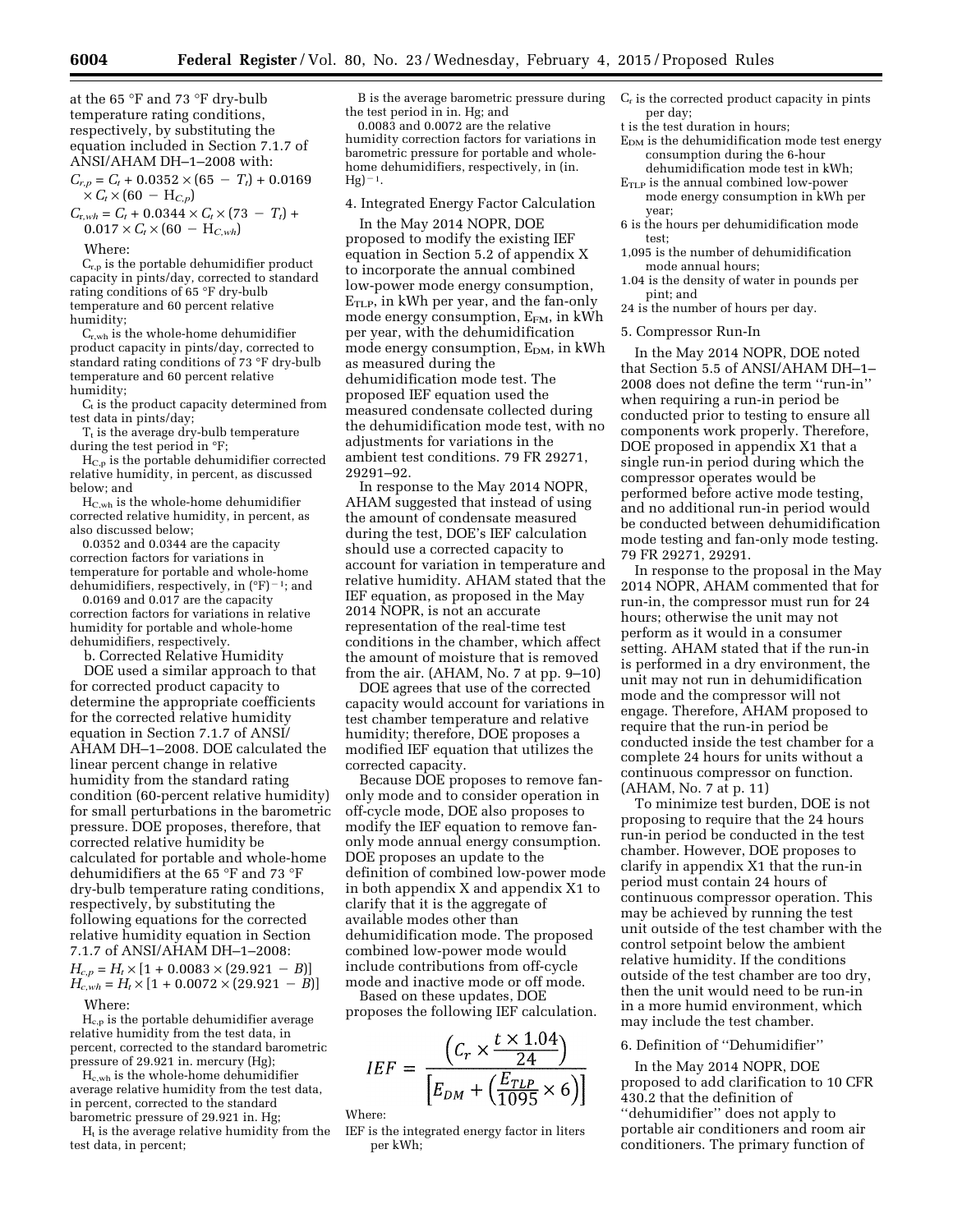an air conditioner is to provide cooling by removing both sensible and latent heat, while a dehumidifier removes moisture (*i.e.,* only latent heat). DOE notes that packaged terminal air conditioners (PTACs) are currently excluded from the room air conditioner definition. Because PTACs provide a primary function similar to the other products proposed to be excluded in the dehumidifier definition, DOE additionally proposes that PTACs be excluded in the dehumidifier definition codified at 10 CFR 430.2.

## 7. Additional Operating Mode Definitions

Inactive mode currently means a standby mode that facilitates the activation of active mode by remote switch (including remote control), internal sensor, or timer, or that provides continuous status display. Because, unlike off-cycle mode, inactive mode does not initiate dehumidification mode when the humidity setpoint has been exceeded, DOE proposes to exclude the humidistat and humidity sensor from the ''internal sensor'' mentioned in the inactive mode definition.

Because DOE is aware that some dehumidifiers may be operated continuously in dehumidification mode by means of a user-selected option, DOE also proposes to add ''by control setting'' to the dehumidification mode definition as a means to activate the main moisture removal function.

#### **IV. Procedural Issues and Regulatory Review**

DOE has concluded that the determinations made pursuant to the various procedural requirements applicable to the May 2014 NOPR, set forth at 79 FR 29271, 29292–95, remain unchanged for this SNOPR, except for the following additional analysis and determination DOE conducted in accordance with the Regulatory Flexibility Act (5 U.S.C. 601 *et seq.*).

The Regulatory Flexibility Act requires preparation of an initial regulatory flexibility analysis (IFRA) for any rule that by law must be proposed for public comment, unless the agency certifies that the rule, if promulgated, will not have a significant economic impact on a substantial number of small entities. As required by Executive Order 13272, ''Proper Consideration of Small Entities in Agency Rulemaking,'' 67 FR 53461 (Aug. 16, 2002), DOE published procedures and policies on February 19, 2003, to ensure that the potential impacts of its rules on small entities are properly considered during the DOE rulemaking process. 68 FR 7990. DOE

has made its procedures and policies available on the Office of the General Counsel's Web site: *[http://energy.gov/](http://energy.gov/gc/office-general-counsel) [gc/office-general-counsel.](http://energy.gov/gc/office-general-counsel)* 

DOE reviewed the supplemental proposed rule under the provisions of the Regulatory Flexibility Act and the procedures and policies published on February 19, 2003. DOE's initial regulatory flexibility analysis is set forth in the May 2014 NOPR, with additional analysis below based on the proposals in this SNOPR. DOE seeks comment on its analysis and the economic impacts of the rule on small manufacturers. In the May 2014 NOPR, DOE estimated that there are five small businesses that manufacture dehumidifiers.

This SNOPR proposes modifications to the proposals included in the May 2014 NOPR. DOE believes that the proposed modifications to whole-home dehumidifier testing would not increase test burden and, in some cases, may even reduce test burden with respect to the proposals in the May 2014 NOPR and would therefore not increase the burden on small businesses. DOE investigated the following proposed modifications to determine the impact on small businesses.

In the May 2014 NOPR, DOE estimated that a non-instrumented duct with a length of 10 duct diameters would cost approximately \$1,500. In this SNOPR, DOE proposes to reduce the duct length from 10 duct diameters to 4.5 duct diameters. DOE estimates that the associated cost of the noninstrumented duct would decrease to about \$1,000. The reduction in duct length provides an immediate savings in the cost of the test duct setup and allows manufacturers to test in significantly smaller test chambers, thereby reducing the overall test burden. As discussed in Section III.A.3 of this notice, one manufacturer estimated that testing in an existing chamber would avoid a cost of \$30,000 for a new or expanded chamber.

In this rulemaking, DOE proposes to require that ducted refrigerant-desiccant whole-home dehumidifier testing be conducted with relative humidity sensors instead of aspirating psychrometers. Based on preliminary market research and a review of product specifications, DOE identified several solid-state relative humidity sensors currently available with accuracies of ±1 percent at prices similar to or less than the price of a calibrated aspirating psychrometer, which DOE estimated at \$1,000 in the May 2014 NOPR. DOE is also aware that many laboratories already use relative humidity sensors, so DOE expects little or no change in test burden with the proposal to require

relative humidity sensors be used for refrigerant-desiccant whole-home dehumidifier testing. The proposed switch to relative humidity sensors may actually reduce test burden because the sensors are relatively simple and require less maintenance compared to aspirating psychrometers.

## **V. Public Participation**

#### *Submission of Comments*

DOE will accept comments, data, and information regarding this SNOPR no later than the date provided in the **DATES** section at the beginning of this notice. Interested parties may submit comments using any of the methods described in the **ADDRESSES** section at the beginning of this SNOPR.

*Submitting comments via [www.regulations.gov.](http://www.regulations.gov)* The *[www.regulations.gov](http://www.regulations.gov)* Web page will require you to provide your name and contact information. Your contact information will be viewable to DOE Building Technologies staff only. Your contact information will not be publicly viewable except for your first and last names, organization name (if any), and submitter representative name (if any). If your comment is not processed properly because of technical difficulties, DOE will use this information to contact you. If DOE cannot read your comment due to technical difficulties and cannot contact you for clarification, DOE may not be able to consider your comment.

However, your contact information will be publicly viewable if you include it in the comment or in any documents attached to your comment. Any information that you do not want to be publicly viewable should not be included in your comment, nor in any document attached to your comment. Persons viewing comments will see only first and last names, organization names, correspondence containing comments, and any documents submitted with the comments.

Do not submit to *[www.regulations.gov](http://www.regulations.gov)*  information for which disclosure is restricted by statute, such as trade secrets and commercial or financial information (hereinafter referred to as Confidential Business Information (CBI)). Comments submitted through *[www.regulations.gov](http://www.regulations.gov)* cannot be claimed as CBI. Comments received through the Web site will waive any CBI claims for the information submitted. For information on submitting CBI, see the Confidential Business Information section.

DOE processes submissions made through *[www.regulations.gov](http://www.regulations.gov)* before posting. Normally, comments will be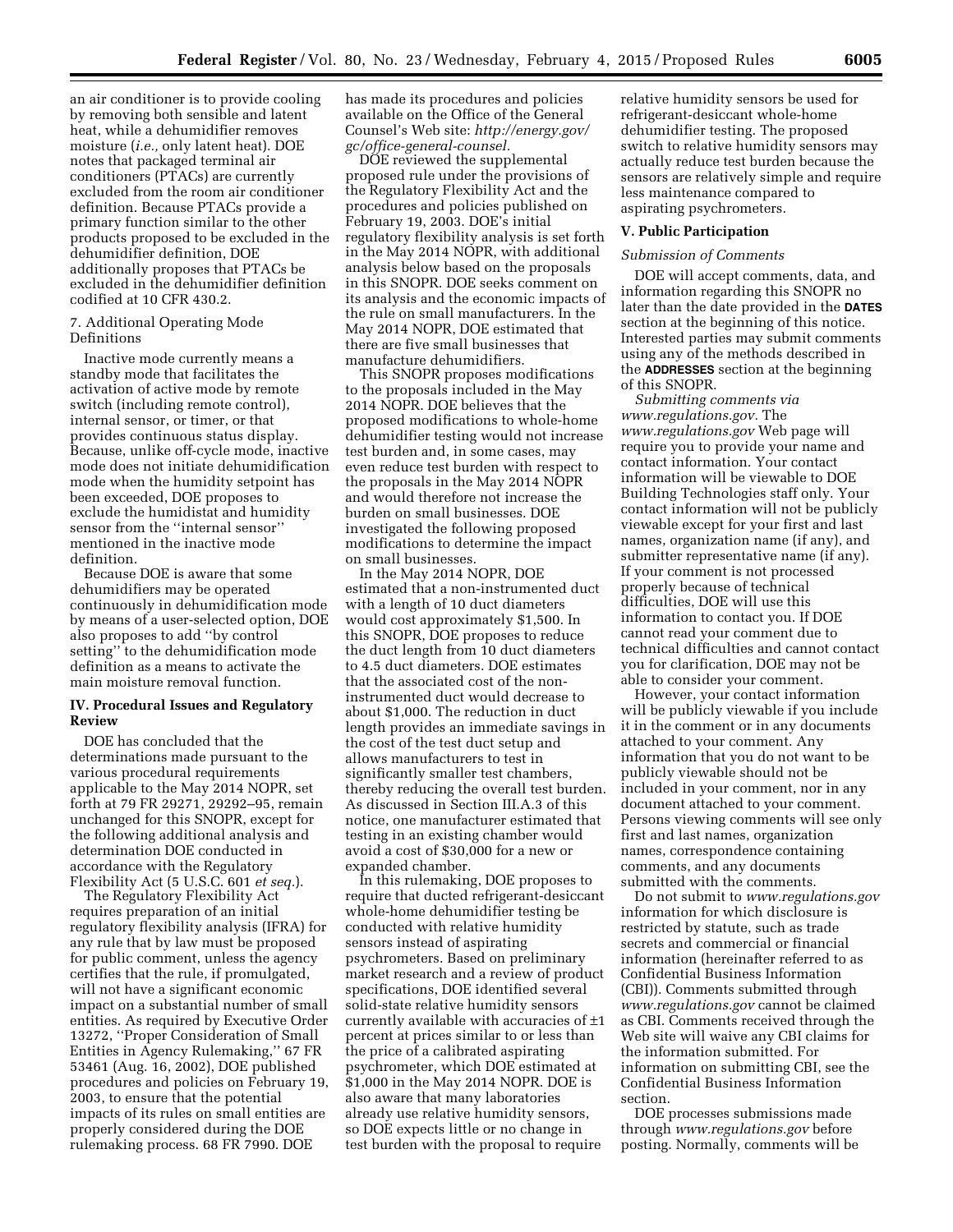posted within a few days of being submitted. However, if large volumes of comments are being processed simultaneously, your comment may not be viewable for up to several weeks. Please keep the comment tracking number that regulations.gov provides after you have successfully uploaded your comment.

*Submitting comments via email, hand delivery, or mail.* Comments and documents submitted via email, hand delivery, or mail also will be posted to *[www.regulations.gov.](http://www.regulations.gov)* If you do not want your personal contact information to be publicly viewable, do not include it in your comment or any accompanying documents. Instead, provide your contact information on a cover letter. Include your first and last names, email address, telephone number, and optional mailing address. The cover letter will not be publicly viewable as long as it does not include any comments.

Include contact information each time you submit comments, data, documents, and other information to DOE. If you submit via mail or hand delivery/ courier, please provide all items on a CD, if feasible, in which case it is not necessary to submit printed copies. No facsimiles (faxes) will be accepted.

Comments, data, and other information submitted to DOE electronically should be provided in PDF (preferred), Microsoft Word or Excel, WordPerfect, or text (ASCII) file format. Provide documents that are not secured, written in English and free of any defects or viruses. Documents should not contain special characters or any form of encryption and, if possible, they should carry the electronic signature of the author.

*Campaign form letters.* Please submit campaign form letters by the originating organization in batches of between 50 to 500 form letters per PDF or as one form letter with a list of supporters' names compiled into one or more PDFs. This reduces comment processing and posting time.

*Confidential Business Information.*  According to 10 CFR 1004.11, any person submitting information that he or she believes to be confidential and exempt by law from public disclosure should submit via email, postal mail, or hand delivery/courier two well-marked copies: One copy of the document marked ''confidential'' including all the information believed to be confidential, and one copy of the document marked ''non-confidential'' with the information believed to be confidential deleted. Submit these documents via email or on a CD, if feasible. DOE will make its own determination about the confidential

status of the information and treat it according to its determination.

Factors of interest to DOE when evaluating requests to treat submitted information as confidential include: (1) A description of the items; (2) whether and why such items are customarily treated as confidential within the industry; (3) whether the information is generally known by or available from other sources; (4) whether the information has previously been made available to others without obligation concerning its confidentiality; (5) an explanation of the competitive injury to the submitting person which would result from public disclosure; (6) when such information might lose its confidential character due to the passage of time; and (7) why disclosure of the information would be contrary to the public interest.

It is DOE's policy that all comments may be included in the public docket, without change and as received, including any personal information provided in the comments (except information deemed to be exempt from public disclosure).

## **VI. Approval of the Office of the Secretary**

The Secretary of Energy has approved publication of this supplemental notice of proposed rulemaking.

## **List of Subjects**

#### *10 CFR Part 429*

Administrative practice and procedure, Buildings and facilities, Business and industry, Energy conservation, Grant programs-energy, Housing, Reporting and recordkeeping requirements, Technical assistance.

#### *10 CFR Part 430*

Administrative practice and procedure, Confidential business information, Energy conservation, Household appliances, Imports, Incorporation by reference, Intergovernmental relations, Small businesses.

Issued in Washington, DC, on January 27, 2015.

#### **Kathleen B. Hogan,**

*Deputy Assistant Secretary for Energy Efficiency, Energy Efficiency and Renewable Energy.* 

For the reasons stated in the preamble, DOE proposes to amend parts 429 and 430 of Chapter II of Title 10, Code of Federal Regulations as set forth below:

# **PART 429—CERTIFICATION, COMPLIANCE, AND ENFORCEMENT FOR CONSUMER PRODUCTS AND COMMERCIAL AND INDUSTRIAL EQUIPMENT**

■ 1. The authority citation for part 429 continues to read as follows:

**Authority:** 42 U.S.C. 6291–6317.

■ 2. Section 429.36 is amended by:

 $\blacksquare$  a. Adding paragraphs (a)(3) and (a)(4); and

 $\blacksquare$  b. Revising paragraph (b)(2). The additions and revision read as follows:

#### **§ 429.36 Dehumidifiers.**

 $(a) * * * *$ 

(3) The value of capacity of a basic model reported in accordance with paragraph (b)(2) of this section shall be the mean of the measured capacities for each tested unit of the basic model. Round the mean capacity value to two decimal places.

(4) For whole-home dehumidifiers, the value of case volume of a basic model reported in accordance with paragraph (b)(2) of this section shall be the mean of the measured case volumes for each tested unit of the basic model. Round the mean case volume value to one decimal place.

(b) \* \* \*

(2) Pursuant to § 429.12(b)(13), a certification report shall include the following public product-specific information: The energy factor in liters per kilowatt hour (liters/kWh), capacity in pints per day, and for whole-home dehumidifiers, case volume in cubic feet.

■ 3. Section 429.134 is amended by:

■ a. Reserving paragraph (e); and ■ b. Adding paragraph (f) to read as follows:

#### **§ 429.134 Product-specific enforcement provisions.**

\* \* \* \* \*

(e) [Reserved] (f) *Dehumidifiers.* (1) *Verification of capacity.* The capacity of the basic model will be measured pursuant to the test requirements of part 430 for each unit tested. The results of the measurement(s) will be averaged and compared to the value of capacity certified by the manufacturer. The certified capacity will be considered valid only if the measurement is within five percent, or 1.00 pint per day, whichever is greater, of the certified capacity.

(i) If the certified capacity is found to be valid, the certified capacity will be used as the basis for determining the minimum energy factor allowed for the basic model.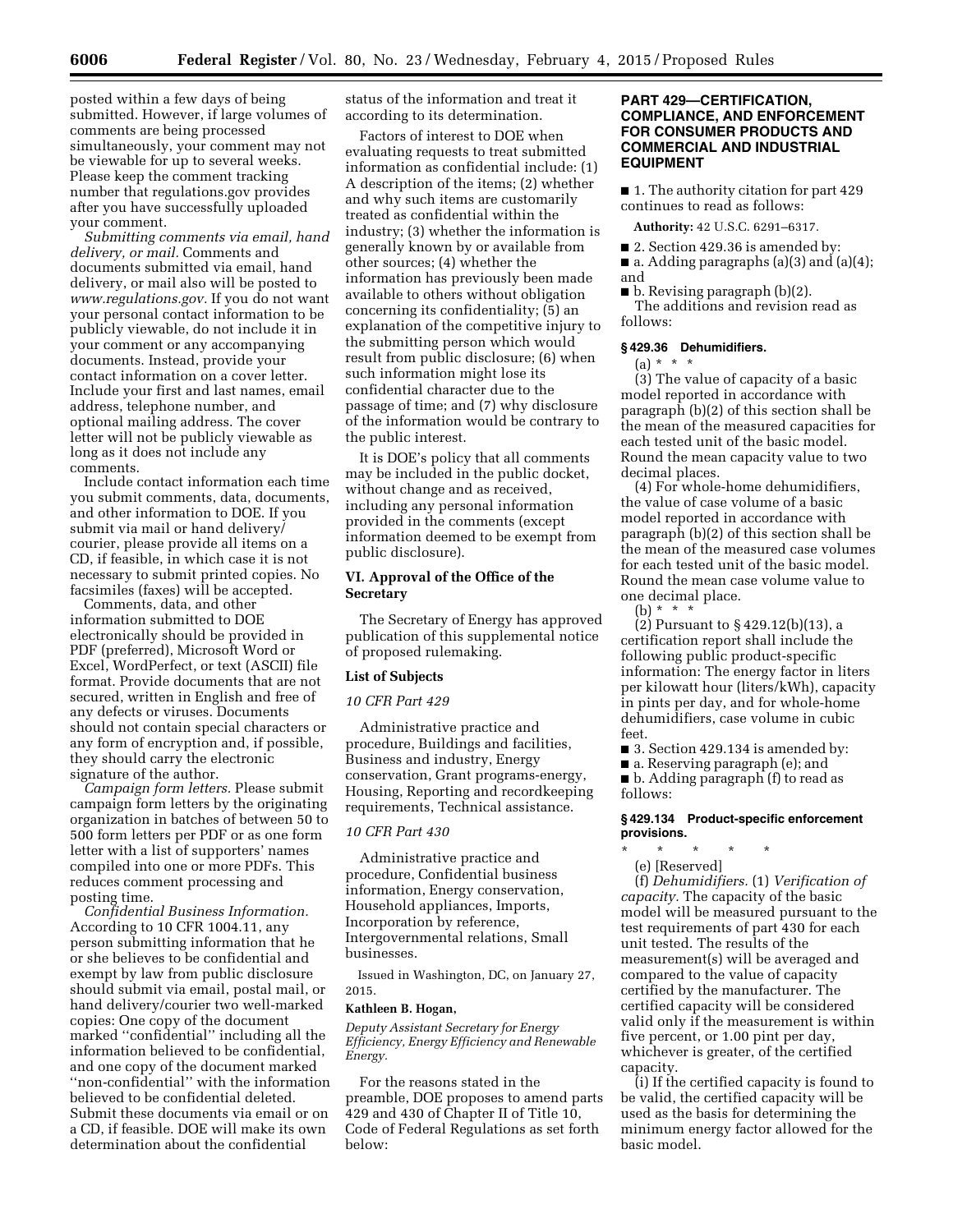(ii) If the certified capacity is found to be invalid, the average measured capacity of the units in the sample will be used as the basis for determining the minimum energy factor allowed for the basic model.

(2) Verification of whole-home dehumidifier case volume. The case volume of the basic model will be measured pursuant to the test requirements of part 430 for each unit tested. The results of the measurement(s) will be averaged and compared to the value of case volume certified by the manufacturer. The certified case volume will be considered valid only if the measurement is within two percent, or 0.2 cubic feet, whichever is greater, of the certified case volume.

(i) If the certified case volume is found to be valid, the certified case volume will be used as the basis for determining the minimum energy factor allowed for the basic model.

(ii) If the certified case volume is found to be invalid, the average measured case volume of the units in the sample will be used as the basis for determining the minimum energy factor allowed for the basic model.

# **PART 430—ENERGY CONSERVATION PROGRAM FOR CONSUMER PRODUCTS**

■ 4. The authority citation for part 430 continues to read as follows:

**Authority:** 42 U.S.C. 6291–6309; 28 U.S.C. 2461 note.

■ 5. Section 430.2 is amended by

■ a. Revising the definition of

''Dehumidifier''; and

■ b. Adding the definitions for "Portable dehumidifier'', ''Refrigerant-desiccant dehumidifier'', and ''Whole-home dehumidifier'' in alphabetical order.

The revisions and additions read as follows:

# **§ 430.2 Definitions.**

\* \* \* \* \* *Dehumidifier* means a product, other than a portable air conditioner, room air conditioner, or packaged terminal air conditioner, that is a self-contained, electrically operated, and mechanically encased assembly consisting of—

(1) A refrigerated surface (evaporator) that condenses moisture from the atmosphere;

(2) A refrigerating system, including an electric motor;

(3) An air-circulating fan; and (4) A means for collecting or

disposing of the condensate.

\* \* \* \* \* *Portable dehumidifier* means a dehumidifier designed to operate within the dehumidified space without the attachment of additional ducting, although means may be provided for optional duct attachment.

\* \* \* \* \* *Refrigerant-desiccant dehumidifier*  means a whole-home dehumidifier that removes moisture from the process air by means of a desiccant material in addition to a refrigeration system. \* \* \* \* \*

*Whole-home dehumidifier* means a dehumidifier designed to be installed with ducting to deliver return process air to its inlet and to supply dehumidified process air from its outlet to one or more locations in the dehumidified space.

 $\blacksquare$  6. Section 430.3 is amended by: ■ a. Redesignating paragraphs (f)(10) through  $(f)(12)$  as paragraphs  $(f)(12)$ through (f)(14), respectively;  $\blacksquare$  b. Redesignating paragraphs (f)(6) through  $(f)(9)$  as paragraphs  $(f)(7)$ through (f)(10); and

■ c. Adding new paragraphs (f)(6) and  $(f)(11);$ 

The additions read as follows:

## **§ 430.3 Materials incorporated by reference.**

\* \* \* \* \*

\* \* \* \* \* (f) \* \* \* (6) ANSI/ASHRAE Standard 41.1– 2013, *Standard Method for Temperature Measurement,* ASHRAE approved January 29, 2013, ANSI approved January 30, 2013, IBR approved for appendix X1 to subpart B.

(11) ANSI/ASHRAE 51–07/ANSI/ AMCA 210–07, *Laboratory Methods of Testing Fans for Certified Aerodynamic Performance Rating,* AMCA approved July 28, 2006, ANSI approved August 17, 2007, ASHRAE approved March 17, 2008, IBR approved for appendix X1 to subpart B.

\* \* \* \* \* ■ 7. Section 430.23 is amended by revising paragraph (z) to read as follows:

#### **§ 430.23 Test procedures for the measurement of energy and water consumption.**

\* \* \* \* \* (z) *Dehumidifiers.* When using appendix X, the capacity, expressed in pints per day (pints/day), and the energy factor, expressed in liters per kilowatt hour (L/kWh), shall be measured in accordance with section 4.1 of appendix X of this subpart. When using appendix X1, the capacity, expressed in pints/day, for dehumidifiers other than refrigerantdesiccant dehumidifiers and the energy factor, expressed in L/kWh, shall be measured in accordance with section

4.1.1.1 of appendix X1 of this subpart, and the integrated energy factor, expressed in L/kWh, shall be determined according to section 5.3 of appendix X1 to this subpart. When using appendix X1, the capacity, expressed in pints/day, for refrigerantdesiccant dehumidifiers shall be measured in accordance with section 5.4 of appendix X1 of this subpart and the case volume, expressed in cubic feet, for whole-home dehumidifiers shall be measured in accordance with section 5.5 of appendix X1 of this subpart.

\* \* \* \* \*

■ 8. Appendix X to subpart B of part 430 is amended:

■ a. By revising the note after the heading;

■ b. In section 2, Definitions, by revising section 2.3, redesignating sections 2.4 through 2.10 as sections 2.5 through 2.11, adding new section 2.4, and revising newly redesignated sections 2.7 and 2.10;

■ c. In section 3, Test Apparatus and General Instructions, by revising section 3.1 and adding sections 3.1.1 through 3.1.4;

■ d. In section 4, Test Measurement, by revising sections 4.1, 4.2.1, and 4.2.2; and

■ e. In section 5, Calculation of Derived Results From Test Measurements, by revising sections 5.1 and 5.2;

The additions and revisions read as follows:

# **Appendix X to Subpart B of Part 430— Uniform Test Method for Measuring the Energy Consumption of Dehumidifiers**

**Note:** After (date 180 days after the date of publication of the final rule in the **Federal Register**), any representations made with respect to the energy use or efficiency of portable dehumidifiers must be made in accordance with the results of testing pursuant to this appendix.

Until (date 180 days after the publication of the final rule in the **Federal Register**), manufacturers must either test portable dehumidifiers in accordance with this appendix, or the previous version of this appendix as it appeared in the Code of Federal Regulations on January 1, 2015. Any representations made with respect to the energy use or efficiency of such dehumidifiers must be in accordance with whichever version is selected. DOE notes that, because testing under this appendix X must be completed as of (date 180 days after publication of the final rule in the **Federal Register**), manufacturers may wish to begin using this test procedure immediately.

Alternatively, manufacturers may certify compliance with any amended energy conservation standards prior to the compliance date of those amended energy conservation standards by testing in accordance with appendix X1. Any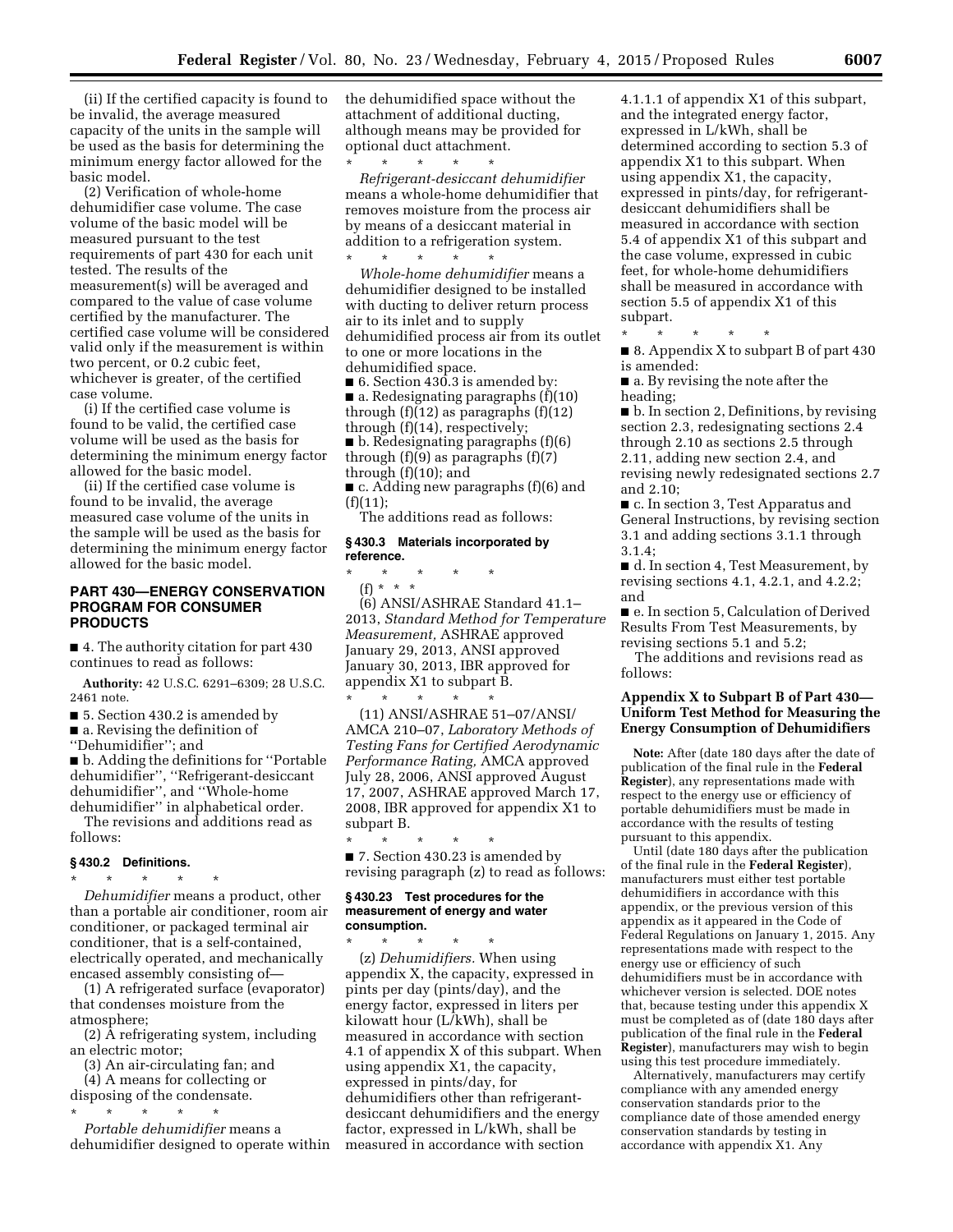representations made with respect to the energy use or efficiency of such portable dehumidifiers must be in accordance with whichever version is selected.

Any representations made on or after the compliance date of any amended energy conservation standards, with respect to the energy use or efficiency of portable or wholehome dehumidifiers, must be made in accordance with the results of testing pursuant to appendix X1.

- \* \* \* \* \*
- 2. Definitions
- \* \* \* \* \*

2.3 *Combined low-power mode* means the aggregate of available modes other than dehumidification mode.

2.4 *Dehumidification mode* means an active mode in which a dehumidifier:

(1) Has activated the main moisture removal function according to the humidistat, humidity sensor signal, or control setting; and

(2) Has either activated the refrigeration system or activated the fan or blower without activation of the refrigeration system.

\* \* \* \* \* 2.7 *Inactive mode* means a standby mode that facilitates the activation of active mode by remote switch (including remote control), internal sensor other than humidistat or humidity sensor, or timer, or that provides continuous status display.

\* \* \* \* \*

2.10 *Product capacity* for dehumidifiers means a measure of the ability of the dehumidifier to remove moisture from its surrounding atmosphere, measured in pints collected per 24 hours of operation under the specified ambient conditions.

\* \* \* \* \*

3. Test Apparatus and General Instructions

3.1 *Active mode.* The test apparatus and instructions for testing dehumidifiers in dehumidification mode shall conform to the requirements specified in Section 3, ''Definitions,'' Section 4, ''Instrumentation,'' and Section 5, ''Test Procedure,'' of ANSI/ AHAM DH–1 (incorporated by reference, see § 430.3), with the following exceptions.

3.1.1 *Psychrometer placement.* The psychrometer shall be placed perpendicular to, and 1 ft. in front of, the center of the intake grille. For dehumidifiers with multiple intake grilles, a separate sampling tree shall be placed perpendicular to, and 1 ft. in front of, the center of each intake grille, with the samples combined and connected to a single psychrometer using a minimal length of insulated ducting. The psychrometer shall be used to monitor inlet conditions of one test unit only.

3.1.2 *Condensate collection.* If means are provided on the dehumidifier for draining condensate away from the cabinet, the condensate shall be collected in a substantially closed vessel to prevent reevaporation and shall be placed on the weight-measuring instrument. If no means for draining condensate away from the cabinet are provided, any automatic shutoff of dehumidification mode operation that is activated when the collection container is full shall be disabled and any overflow shall

be collected in a pan. The pan shall be covered as much as possible to prevent reevaporation without impeding the collection of overflow water. Both the dehumidifier and the overflow pan shall be placed on the weight-measuring instrument for direct reading of the condensate weight during the test. Any internal pump shall not be used to drain the condensate into a substantially closed vessel unless such pump operation is provided for by default in dehumidification mode.

3.1.3 *Control settings.* If the dehumidifier has a control setting for continuous operation in dehumidification mode, that setting shall be selected. Otherwise, the controls shall be set to the lowest available relative humidity level and, if the dehumidifier has a useradjustable fan speed, the maximum fan speed setting shall be selected.

3.1.4 *Recording and rounding.* Record measurements at the resolution of the test instrumentation. Round calculated values to the same number of significant digits as the previous step. Round the final capacity, energy factor and integrated energy factor values to two decimal places as follows:

(i) A fractional number at or above the midpoint between two consecutive decimal places shall be rounded up to the higher of the two decimal places; and

(ii) A fractional number below the midpoint between two consecutive decimal places shall be rounded down to the lower of the two decimal places.

4. Test Measurement

4.1 *Active mode.* Measure the energy consumption in dehumidification mode,  $E_{DM}$ , expressed in kilowatt-hours (kWh), the energy factor, expressed in liters per kilowatt-hour (L/kWh), and product capacity, expressed in pints per day (pints/day), in accordance with the test requirements specified in Section 7, ''Capacity Test and Energy Consumption Test,'' of ANSI/AHAM DH–1 (incorporated by reference, see § 430.3).

\* \* \* \* \*

4.2.1 If the dehumidifier has an inactive mode, as defined in section 2.7 of this appendix, but not an off mode, as defined in section 2.8 of this appendix, measure and record the average inactive mode power of the dehumidifier,  $P_{IA}$ , in watts. Otherwise, if the dehumidifier has an off mode, as defined in section 2.8 of this appendix, measure and record the average off mode power of the dehumidifier, P<sub>OM</sub>, in watts.

4.2.2 If the dehumidifier has an off-cycle mode, as defined in section 2.9 of this appendix, measure and record the average off-cycle mode power of the dehumidifier, P<sub>oc</sub>, in watts.

5. Calculation of Derived Results From Test Measurements

5.1 *Annual combined low-power mode energy consumption.* Calculate the annual combined low-power mode energy consumption for dehumidifiers,  $E_{TLP}$ expressed in kilowatt-hours per year, according to the following:

 $E_{\text{TLP}} = [(P_{\text{IO}} \times S_{\text{IO}}) + (P_{\text{OC}} \times S_{\text{OC}})] \times K$ Where:

 $P_{IO} = P_{IA}$ , dehumidifier inactive mode power, or POM, dehumidifier off mode power in

watts, as measured in section 4.2.1 of this appendix.

- $P_{OC}$  = dehumidifier off-cycle mode power in watts, as measured in section 4.2.2 of this appendix.
- $S_{IO} = 1,840.5$  dehumidifier inactive mode or off mode annual hours.
- $S_{OC} = 1,840.5$  dehumidifier off-cycle mode annual hours.
- K = 0.001 kWh/Wh conversion factor for watt-hours to kilowatt-hours.

5.2 *Integrated energy factor.* Calculate the integrated energy factor, IEF, expressed in liters per kilowatt-hour, rounded to two decimal places, according to the following:  $IEF = L_W/[E_{DM} + ((E_{TLP}/1095) \times 6)]$ Where:

- $L_W$  = water removed from the air during the 6-hour dehumidification mode test in liters, as measured in section 4.1 of this appendix.
- $E_{DM}$  = energy consumption during the 6-hour dehumidification mode test in kilowatthours, as measured in section 4.1 of this appendix.
- $E_{TLP}$  = annual combined low-power mode energy consumption in kilowatt-hours per year, as calculated in section 5.1 of this appendix.
- 1,095 = dehumidification mode annual hours, used to convert  $E_{TLP}$  to combined low-power mode energy consumption per hour of dehumidification mode.
- 6 = hours per dehumidification mode test, used to convert combined low-power mode energy consumption per hour of dehumidification mode for integration with dehumidification mode energy consumption.

■ 9. Appendix X1 is added to subpart B of part 430 to read as follows:

# **Appendix X1 to Subpart B of Part 430— Uniform Test Method for Measuring the Energy Consumption of Dehumidifiers**

**Note:** Manufacturers may certify compliance with any amended energy conservation standards prior to the compliance date of those amended energy conservation standards by testing in accordance with this appendix. Any representations made with respect to the energy use or efficiency of such portable dehumidifiers must be in accordance with whichever version is selected.

Any representations made on or after the compliance date of any amended energy conservation standards, with respect to the energy use or efficiency of portable or wholehome dehumidifiers, must be made in accordance with the results of testing pursuant to this appendix.

#### 1. Scope

This appendix covers the test requirements used to measure the energy performance of dehumidifiers.

#### 2. Definitions

2.1 *ANSI/AHAM DH–1* means the test standard published by the American National Standards Institute and the Association of Home Appliance Manufacturers, titled ''Dehumidifiers,'' ANSI/AHAM DH–1–2008 (incorporated by reference; see § 430.3).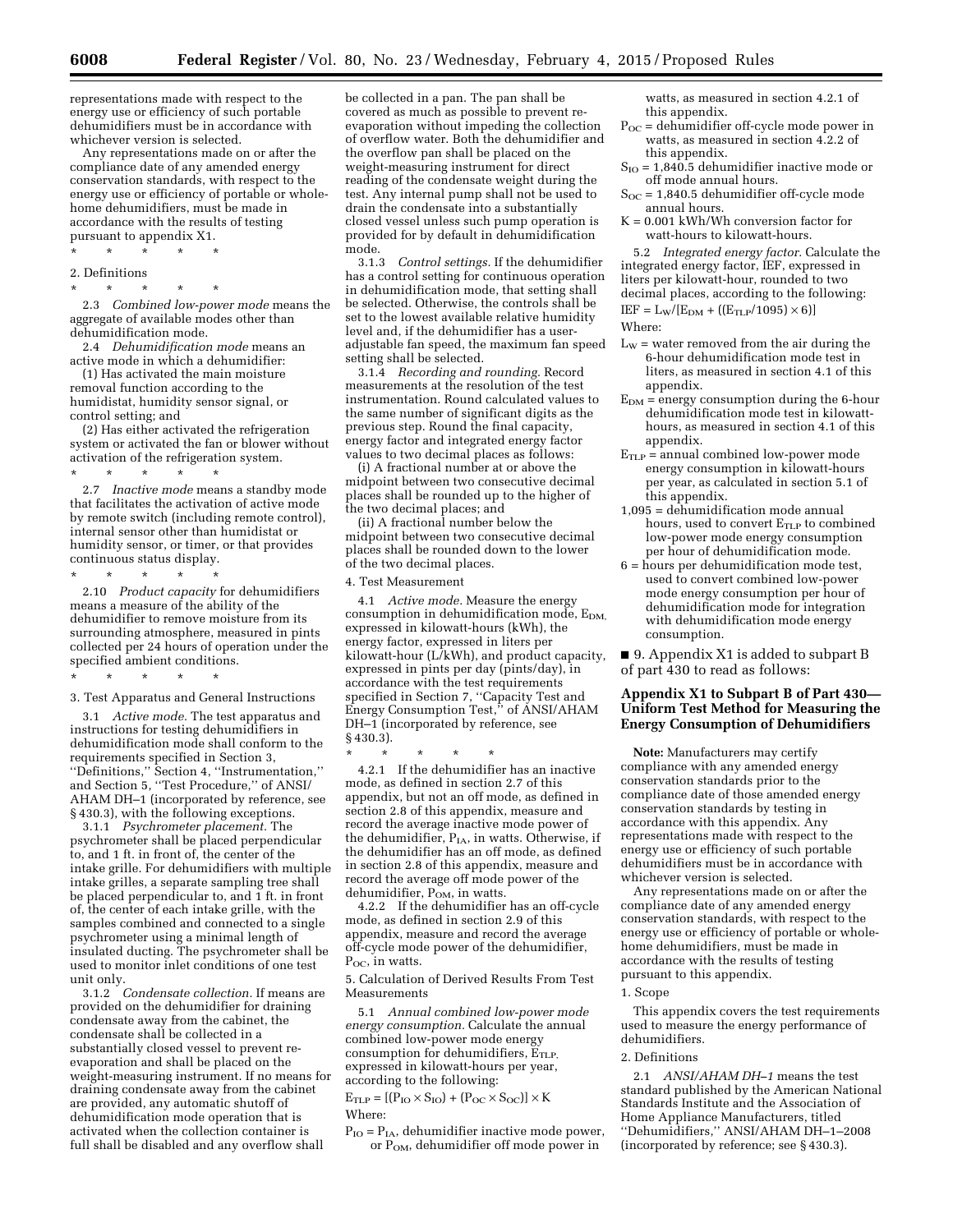2.2 *ANSI/AMCA 210* means the test standard published by ANSI, the American Society of Heating, Refrigeration and Air-Conditioning Engineers, and the Air Movement and Control Association International, Inc., titled ''Laboratory Methods of Testing Fans for Aerodynamic Performance Rating,'' ANSI/ASHRAE 51–07/ ANSI/AMCA 210–07 (incorporated by reference; see § 430.3).

2.3 *ANSI/ASHRAE 37* means the test standard published by ANSI and ASHRAE titled ''Methods of Testing for Rating Electrically Driven Unitary Air-Conditioning and Heat Pump Equipment,'' ANSI/ASHRAE 37–2009 (incorporated by reference; see § 430.3).

2.4 *ANSI/ASHRAE 41.1* means the test standard published by ANSI and ASHRAE, titled ''Standard Method for Temperature Measurement,'' ANSI/ASHRAE 41.1–2013 (incorporated by reference; see § 430.3).

2.5 *Active mode* means a mode in which a dehumidifier is connected to a mains power source, has been activated, and is performing the main functions of removing moisture from air by drawing moist air over a refrigerated coil using a fan or circulating air through activation of the fan without activation of the refrigeration system.

2.6 *Combined low-power mode* means the aggregate of available modes other than dehumidification mode.

2.7 *Dehumidification mode* means an active mode in which a dehumidifier:

(1) Has activated the main moisture removal function according to the humidistat, humidity sensor signal, or control setting; and

(2) Has either activated the refrigeration system or activated the fan or blower without activation of the refrigeration system.

2.8 *Energy factor for dehumidifiers* means a measure of energy efficiency of a dehumidifier calculated by dividing the water removed from the air by the energy consumed, measured in liters per kilowatthour (L/kWh).

2.9 *External static pressure (ESP)* means the process air outlet static pressure minus the process air inlet static pressure, measured in inches of water column (in. w.c.).

2.10 *IEC 62301* means the test standard published by the International Electrotechnical Commission, titled ''Household electrical appliances— Measurement of standby power,'' Publication  $62301$  (Edition 2.0 2011–01) (incorporated by reference; see § 430.3).

2.11 *Inactive mode* means a standby mode that facilitates the activation of active mode by remote switch (including remote control), internal sensor other than humidistat or humidity sensor, or timer, or that provides continuous status display.

2.12 Off-cycle mode means a mode in which the dehumidifier:

(1) Has cycled off its main moisture removal function by humidistat or humidity sensor;

(2) May or may not operate its fan or blower; and

(3) Will reactivate the main moisture removal function according to the humidistat or humidity sensor signal.

2.13 *Off mode* means a mode in which the dehumidifier is connected to a mains

power source and is not providing any active mode or standby mode function, and where the mode may persist for an indefinite time. An indicator that only shows the user that the dehumidifier is in the off position is included within the classification of an off mode.

2.14 *Process air* means the air supplied to the dehumidifier from the dehumidified space and discharged to the dehumidified space after some of the moisture has been removed by means of the refrigeration system.

2.15 *Product capacity* for dehumidifiers means a measure of the ability of the dehumidifier to remove moisture from its surrounding atmosphere, measured in pints collected per 24 hours of operation under the specified ambient conditions.

2.16 *Product case volume* for wholehome dehumidifiers means a measure of the rectangular volume that the product case occupies, exclusive of any duct attachment collars or other external components.

2.17 *Reactivation air* means the air drawn from unconditioned space to remove moisture from the desiccant wheel of a refrigerant-desiccant dehumidifier and discharged to unconditioned space.

2.18 *Standby mode* means any modes where the dehumidifier is connected to a mains power source and offers one or more of the following user-oriented or protective functions which may persist for an indefinite time:

(1) To facilitate the activation of other modes (including activation or deactivation of active mode) by remote switch (including remote control), internal sensor, or timer;

(2) Continuous functions, including information or status displays (including clocks) or sensor-based functions. A timer is a continuous clock function (which may or may not be associated with a display) that provides regular scheduled tasks (*e.g.,*  switching) and that operates on a continuous basis.

#### *3. Test Apparatus and General Instructions*

3.1 *Active mode.* 

3.1.1 *Portable dehumidifiers and wholehome dehumidifiers other than refrigerantdesiccant dehumidifiers.* The test apparatus and instructions for testing in dehumidification mode and off-cycle mode shall conform to the requirements specified in Section 3, ''Definitions,'' Section 4, ''Instrumentation,'' and Section 5, ''Test Procedure,'' of ANSI/AHAM DH–1 (incorporated by reference, see § 430.3), with the following exceptions. Note that if a product is able to operate as both a portable and whole-home dehumidifier by means of installation or removal of an optional ducting kit, it shall be tested and rated for both configurations.

3.1.1.1 *Testing configuration for wholehome dehumidifiers other than refrigerantdesiccant dehumidifiers.* Test dehumidifiers, other than refrigerant-desiccant dehumidifiers, with ducting attached to the process air outlet port. The duct configuration and component placement must conform to the requirements specified in section 3.1.3 of this appendix and Figure 1 or Figure 3, except that the flow

straightener and dry-bulb temperature and relative humidity instruments are not required. Maintain the external static pressure in the process air flow and measure the external static pressure as specified in section 3.1.2.2.3.1 of this appendix.

3.1.1.2 *Psychrometer placement.* Place the psychrometer perpendicular to, and 1 ft. in front of, the center of the process air intake grille. For dehumidifiers with multiple process air intake grilles, place a separate sampling tree perpendicular to, and 1 ft. in front of, the center of each process air intake grille, with the samples combined and connected to a single psychrometer using a minimal length of insulated ducting. The psychrometer shall be used to monitor inlet conditions of one test unit only.

3.1.1.3 *Condensate collection.* If means are provided on the dehumidifier for draining condensate away from the cabinet, collect the condensate in a substantially closed vessel to prevent re-evaporation and place the vessel on the weight-measuring instrument. If no means for draining condensate away from the cabinet are provided, disable any automatic shutoff of dehumidification mode operation that is activated when the collection container is full and collect any overflow in a pan. Cover the pan as much as possible to prevent reevaporation without impeding the collection of overflow water. Place both the dehumidifier and the overflow pan on the weight-measuring instrument for direct reading of the condensate weight collected during the rating test. Do not use any internal pump to drain the condensate into a substantially closed vessel unless such pump operation is provided for by default in dehumidification mode.

3.1.1.4 *Control settings.* If the dehumidifier has a control setting for continuous operation in dehumidification mode, select that control setting. Otherwise, set the controls to the lowest available relative humidity level, and if the dehumidifier has a user-adjustable fan speed, select the maximum fan speed setting.

3.1.1.5 *Run-in period.* Perform a single run-in period during which the compressor operates continuously for at least 24 hours prior to dehumidification mode testing.

3.1.2 *Refrigerant-desiccant dehumidifiers.* The test apparatus and instructions for testing refrigerant-desiccant dehumidifiers in dehumidification mode shall conform to the requirements specified in Section 3, ''Definitions,'' Section 4, ''Instrumentation,'' and Section 5, ''Test Procedure,'' of ANSI/AHAM DH–1 (incorporated by reference, see § 430.3), except as follows.

3.1.2.1 *Testing configuration.* Test refrigerant-desiccant dehumidifiers with ducting attached to the process air inlet and outlet ports and the reactivation air inlet port. The duct configuration and components shall conform to the requirements specified in section 3.1.3 of this appendix and Figure 1 through Figure 3. Install a cell-type airflow straightener that conforms to the specifications in Section 5.2.1.6, ''Airflow straightener'', and Figure 6A, ''Flow Straightener—Cell Type'', of ANSI/AMCA 210 (incorporated by reference, see § 430.3)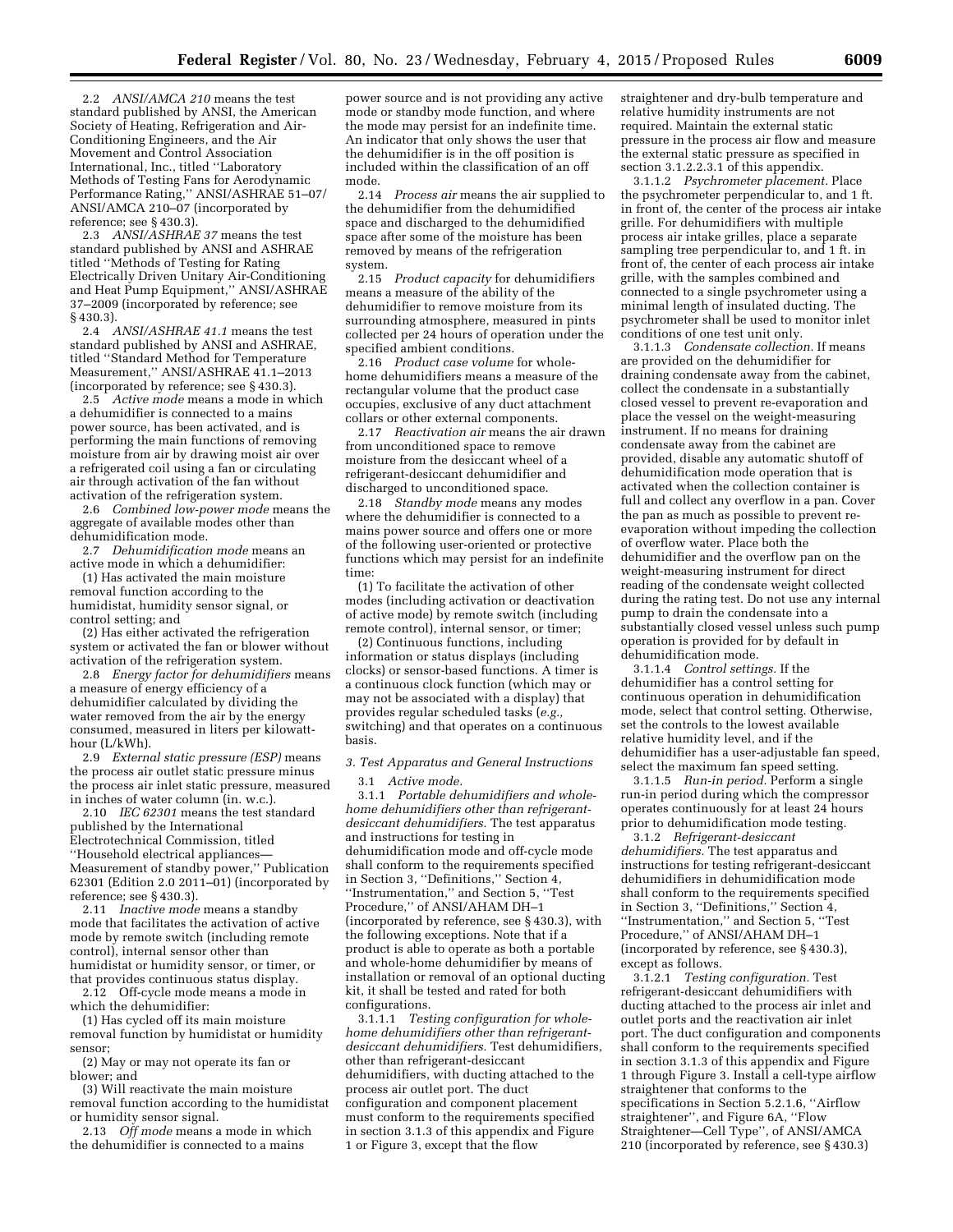in each duct consistent with Figure 1 through Figure 3.<br>3.1.2.2

 $Instrumentation.$ 

3.1.2.2.1 *Temperature.* Install dry-bulb temperature sensors in a grid centered in the duct, with the plane of the grid perpendicular to the axis of the duct. Determine the number and locations of the sensors within the grid according to Section 5.3.5, ''Centers of Segments—Grids,'' of ANSI/ASHRAE Standard 41.1 (incorporated by reference, see § 430.3).

3.1.2.2.2 *Relative humidity.* Measure relative humidity with a duct-mounted, relative humidity sensor with an accuracy within ±1 percent relative humidity. Place the relative humidity sensor at the duct centerline within 1 inch of the dry-bulb temperature grid plane.

3.1.2.2.3 *Pressure.* The pressure instruments used to measure the external static pressure and velocity pressures must have an accuracy within ±0.01 in. w.c. and a resolution of no more than 0.01 in. w.c.

3.1.2.2.3.1 *External static pressure.*  Measure static pressures in each duct using pitot-static tube traverses that conform with the specifications in Section 4.3.1, ''Pitot Traverse,'' of ANSI/AMCA 210 (incorporated by reference, see § 430.3), with pitot-static tubes that conform with the specifications in Section 4.2.2, ''Pitot-Static Tube,'' of ANSI/ AMCA 210, except that only two intersecting and perpendicular rows of pitot-static tube traverses shall be used. Record the static pressure within the test duct as measured at the pressure tap in the manifold of the traverses that averages the individual static

pressures at each pitot-static tube. Calculate duct pressure losses between the unit under test and the plane of each static pressure measurement in accordance with section 7.5.2, ''Pressure Losses,'' of ANSI/AMCA 210. The external static pressure is the difference between the measured inlet and outlet static pressure measurements, minus the sum of the inlet and outlet duct pressure losses. For any port with no duct attached, use a static pressure of 0.00 in. w.c. with no duct pressure loss in the calculation of external static pressure. During dehumidification mode testing, the external static pressure must equal  $0.2\bar{5}$  in. w.c.  $\pm 0.02$ in. w.c.

3.1.2.2.3.2 *Velocity pressure.* Measure velocity pressures using the same pitot traverses as used for measuring external static pressure, and which are specified in section 3.1.2.2.3.1 of this appendix. Determine velocity pressures at each pitotstatic tube in a traverse as the difference between the pressure at the impact pressure tap and the pressure at the static pressure tap. Calculate volumetric flow rates in each duct in accordance with Section 7.3.1, ''Velocity Traverse,'' of ANSI/AMCA 210 (incorporated by reference, see § 430.3).

3.1.2.2.4 *Weight.* No weight-measuring instruments are required.

3.1.2.3 *Control settings.* If the dehumidifier has a control setting for continuous operation in dehumidification mode, select that control setting. Otherwise, set the controls to the lowest available relative humidity level, and if the

dehumidifier has a user-adjustable fan speed, select the maximum fan speed setting.

3.1.2.4 *Run-in period.* Perform a single run-in period during which the compressor operates continuously for at least 24 hours before dehumidification mode testing.

3.1.3 *Ducting for whole-home dehumidifiers.* Cover and seal with tape any port designed for intake of air from outside or unconditioned space, other than for supplying reactivation air for refrigerantdesiccant dehumidifiers. Use only ducting constructed of galvanized mild steel and with a 10-inch diameter. Position inlet and outlet ducts either horizontally or vertically to accommodate the default dehumidifier port orientation. Install all ducts with the axis of the section interfacing with the dehumidifier perpendicular to plane of the collar to which each is attached. If manufacturerrecommended collars do not measure 10 inches in diameter, use transitional pieces to connect the ducts to the collars. The transitional pieces must not contain any converging element that forms an angle with the duct axis greater than 7.5 degrees or a diverging element that forms an angle with the duct axis greater than 3.5 degrees. Install mechanical throttling devices in each outlet duct consistent with Figure 1 and Figure 3 to adjust the external static pressure and in the inlet reactivation air duct for a refrigerant-desiccant dehumidifier. Cover the ducts with thermal insulation having a minimum R value of 6 h-ft  $2-\frac{eF}{B}$ tu (1.1)  $m^2-K/W$ ). Seal seams and edges with tape. **BILLING CODE 6450–01–P**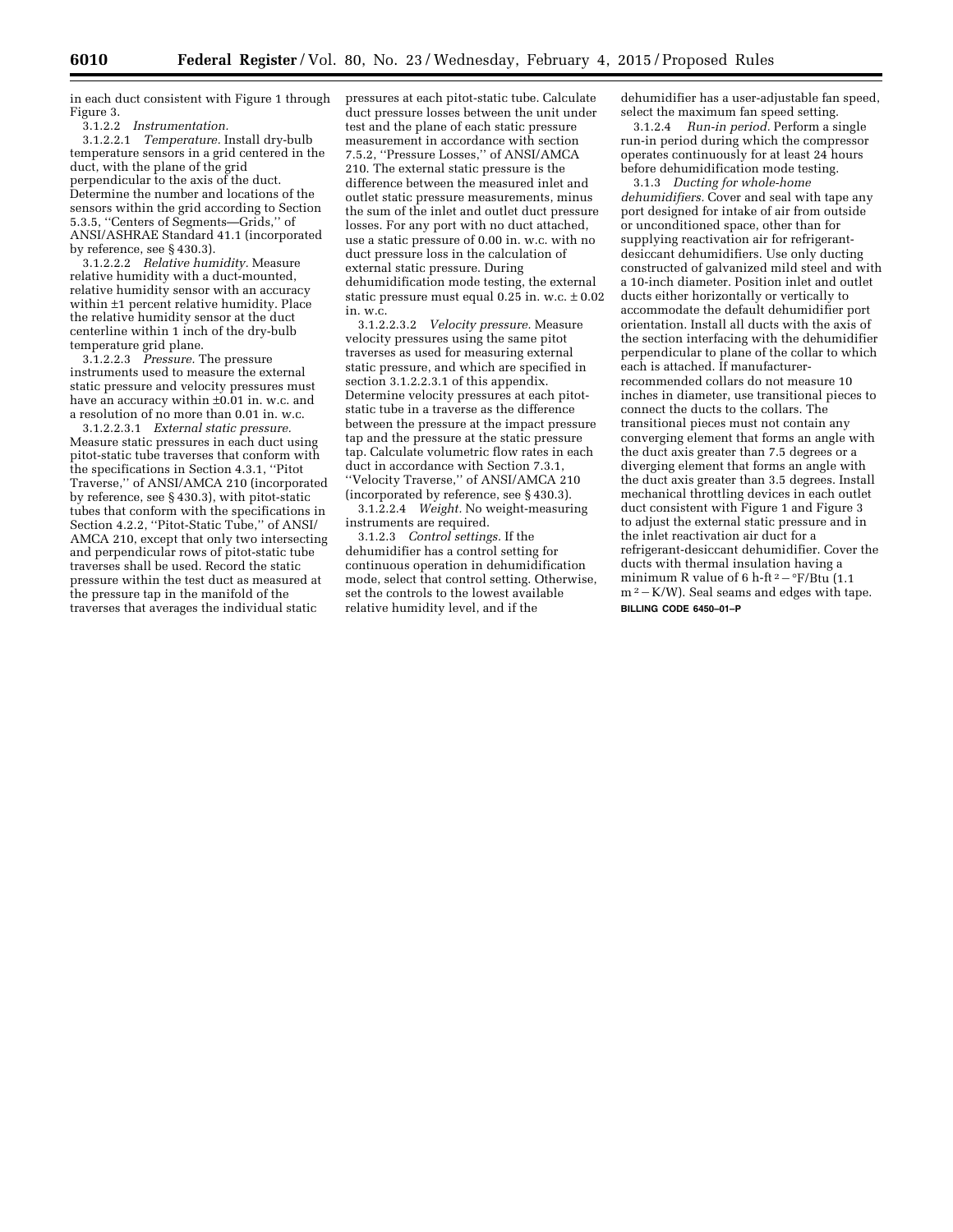

Figure 1. Inlet and Outlet Horizontal Duct Configurations and Instrumentation Placement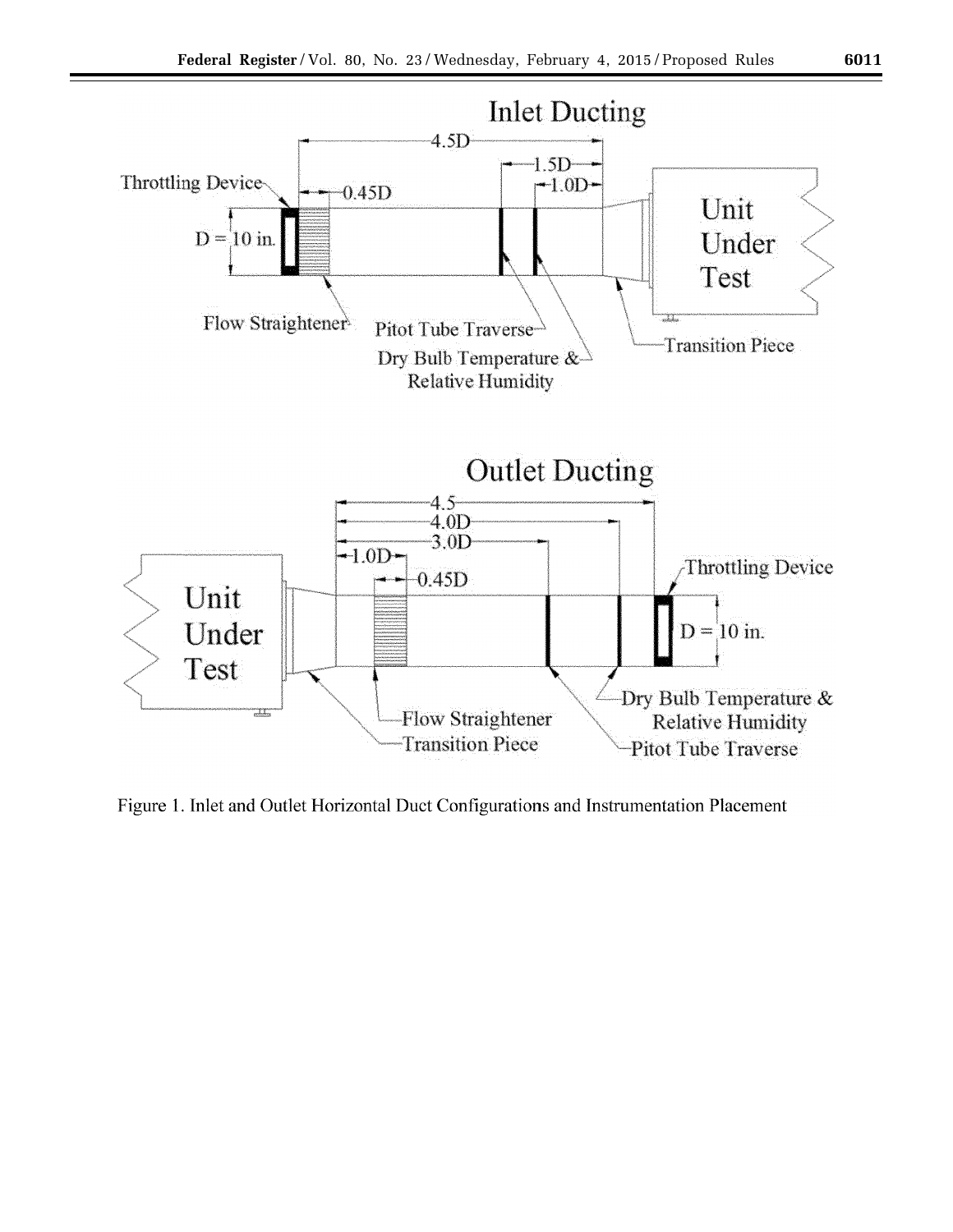

Figure 2: Inlet Vertical Duct Configuration and Instrumentation Placement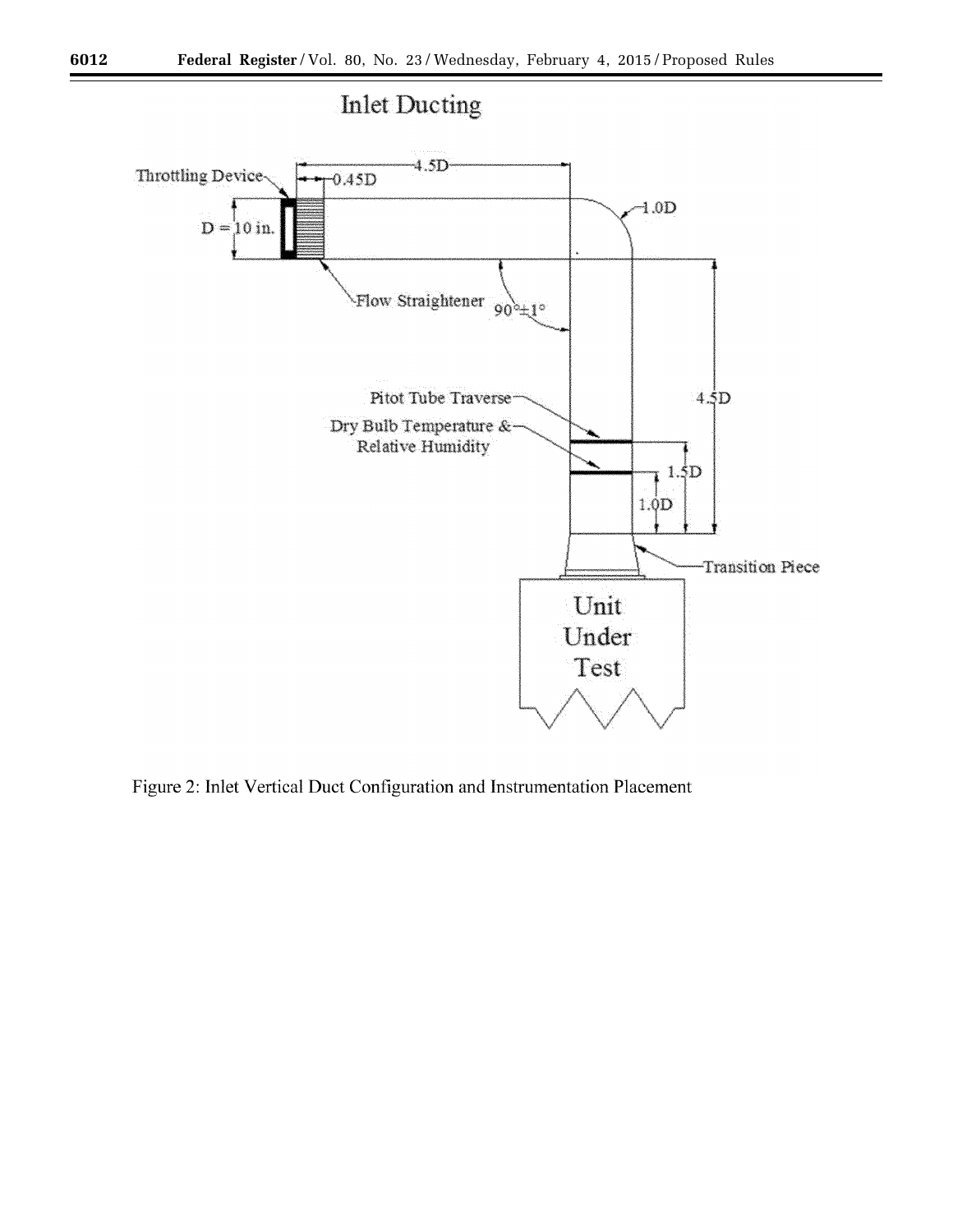

# Figure 3: Outlet Vertical Duct Configurations and Instrumentation Placement

#### **BILLING CODE 6450–01–C**

3.1.4 *Recording and rounding.* When testing either a portable dehumidifier or a whole-home dehumidifier, record measurements at the resolution of the test instrumentation. Record measurements for portable dehumidifiers and whole-home dehumidifiers other than refrigerantdesiccant dehumidifiers at intervals no greater than 10 minutes. Record measurements for refrigerant-desiccant dehumidifiers at intervals no greater than 1 minute. Round off calculations to the same number of significant digits as the previous step. Round the final product capacity, energy factor and integrated energy factor values to two decimal places, and for wholehome dehumidifiers, round the final product case volume to one decimal place, as follows:

(i) A fractional number at or above the midpoint between two consecutive decimal places shall be rounded up to the higher of the two decimal places; and

(ii) A fractional number below the midpoint between two consecutive decimal places shall be rounded down to the lower of the two decimal places.

3.2 *Inactive mode and off mode.* 

3.2.1 *Installation requirements.* For the inactive mode and off mode testing, install the dehumidifier in accordance with Section 5, Paragraph 5.2 of IEC 62301 (incorporated by reference, see § 430.3), disregarding the provisions regarding batteries and the determination, classification, and testing of relevant modes.

3.2.2 *Electrical energy supply.* 

3.2.2.1 *Electrical supply.* For the inactive mode and off mode testing, maintain the electrical supply voltage and frequency indicated in Section 7.1.3, ''Standard Test Voltage,'' of ANSI/AHAM DH–1 (incorporated by reference, see § 430.3). The

electrical supply frequency shall be maintained ±1 percent.

3.2.2.2 *Supply voltage waveform.* For the inactive mode and off mode testing, maintain the electrical supply voltage waveform indicated in Section 4, Paragraph 4.3.2 of IEC 62301 (incorporated by reference, see § 430.3).

3.2.3 *Inactive mode, off mode, and offcycle mode wattmeter.* The wattmeter used to measure inactive mode, off mode, and offcycle mode power consumption must meet the requirements specified in Section 4, Paragraph 4.4 of IEC 62301 (incorporated by reference, see § 430.3).

3.2.4 *Inactive mode and off mode ambient temperature.* For inactive mode and off mode testing, maintain room ambient air temperature conditions as specified in Section 4, Paragraph 4.2 of IEC 62301 (incorporated by reference, see § 430.3).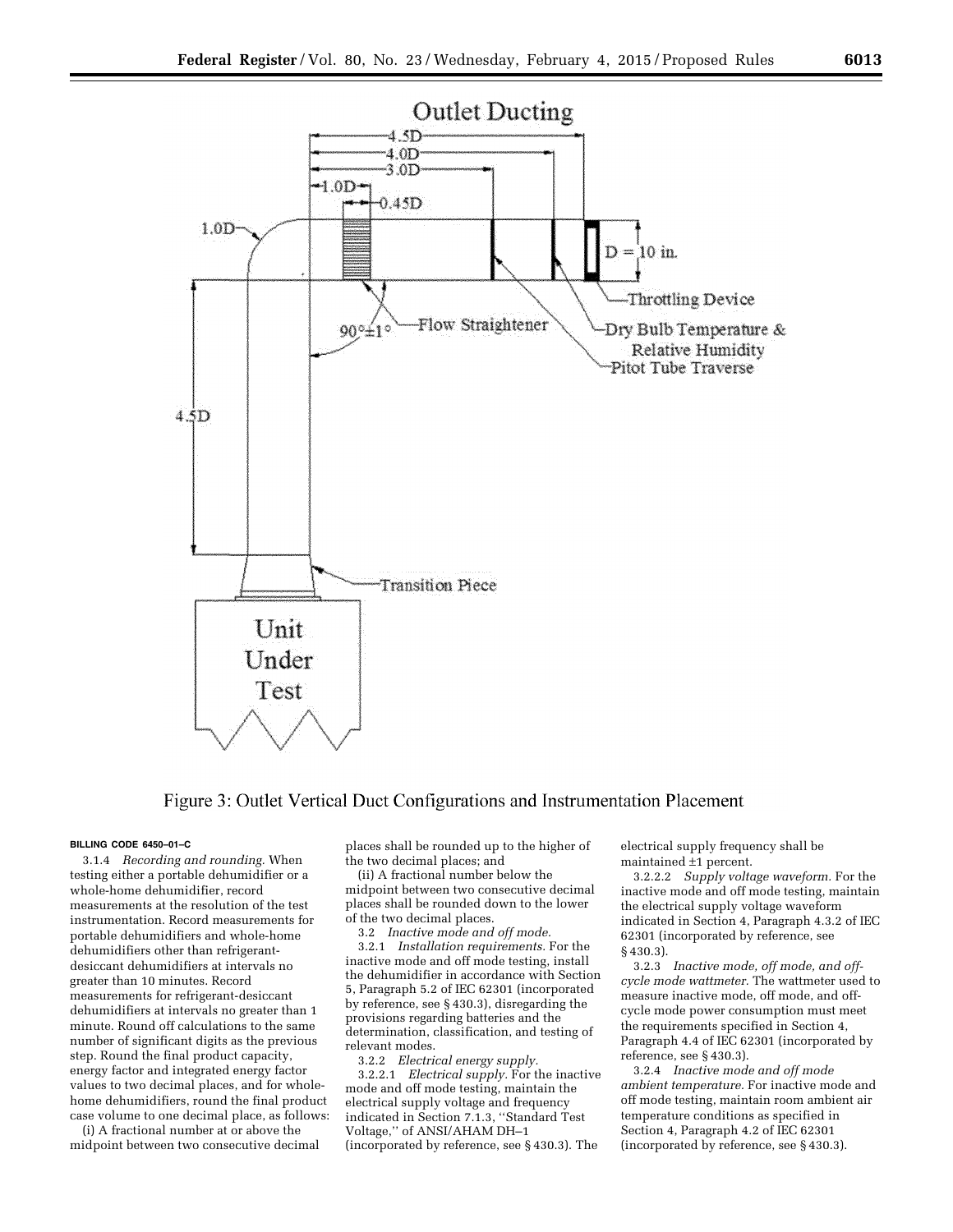3.3 *Case dimensions for whole-home dehumidifiers.* Measure case dimensions using equipment with a resolution of no more than 0.1 in.

#### *4. Test Measurement*

4.1 *Dehumidification mode.* 

4.1.1 *Portable dehumidifiers and wholehome dehumidifiers other than refrigerantdesiccant dehumidifiers.* Establish the testing conditions set forth in section 3.1.1 of this

appendix and measure the energy consumption in dehumidification mode, EDM, expressed in kilowatt-hours (kWh), the average relative humidity,  $H_t$ , using the tables provided below, and the product capacity,  $C_t$ , expressed in pints per day (pints/day), in accordance with the test requirements specified in Section 7, ''Capacity Test and Energy Consumption Test,'' of ANSI/AHAM DH–1 (incorporated by reference, see

§ 430.3), except that the standard test conditions for portable dehumidifiers must be maintained at 65 °F  $\pm$  2.0 °F dry-bulb temperature and 56.6 °F  $\pm$  1.0 °F wet-bulb temperature, and for whole-home dehumidifiers must be maintained at 73  $^{\circ}\text{F}$   $\pm$ 2.0 °F dry-bulb temperature and 63.6 °F  $\pm$  1.0 °F wet-bulb temperature. Position the psychrometer as specified in section 3.1.1.2 of this appendix.

| Wet-Bulb          | Dry-Bulb Temperatures (°F) |       |       |       |       |       |       |       |       |       |       |  |
|-------------------|----------------------------|-------|-------|-------|-------|-------|-------|-------|-------|-------|-------|--|
| Temperature (°F): | 64.5                       | 64.6  | 64.7  | 64.8  | 64.9  | 65.0  | 65.1  | 65.2  | 65.3  | 65.4  | 65.5  |  |
| 56.3              | 60.32                      | 59.94 | 59.57 | 59.17 | 58.80 | 58.42 | 58.04 | 57.67 | 57.30 | 56.93 | 56.56 |  |
| 56.4              | 60.77                      | 60.38 | 60.00 | 59.62 | 59.24 | 58.86 | 58.48 | 58.11 | 57.73 | 57.36 | 56.99 |  |
| 56.5              | 61.22                      | 60.83 | 60.44 | 60.06 | 59.68 | 59.30 | 58.92 | 58.54 | 58.17 | 57.80 | 57.43 |  |
| 56.6              | 61.66                      | 61.27 | 60.89 | 60.50 | 60.12 | 59.74 | 59.36 | 58.98 | 58.60 | 58.23 | 57.86 |  |
| 56.7              | 62.40                      | 61.72 | 61.33 | 60.95 | 60.56 | 60.18 | 59.80 | 59.42 | 59.04 | 58.67 | 58.29 |  |
| 56.8              | 62.56                      | 62.17 | 61.78 | 61.39 | 61.00 | 60.62 | 60.24 | 59.86 | 59.48 | 59.10 | 58.73 |  |
| 56.9              | 63.01                      | 62.62 | 62.23 | 61.84 | 61.45 | 61.06 | 60.68 | 60.30 | 59.92 | 59.54 | 59.16 |  |
|                   |                            |       |       |       |       |       |       |       |       |       |       |  |

| Wet-Bulb         | Dry-Bulb Temperatures (°F) |       |       |       |       |       |       |       |       |       |       |  |
|------------------|----------------------------|-------|-------|-------|-------|-------|-------|-------|-------|-------|-------|--|
| Temperature (°F) | 72.5                       | 72.6  | 72.7  | 72.8  | 72.9  | 73.0  | 73.1  | 73.2  | 73.3  | 73.4  | 73.5  |  |
| 63.3             | 60.59                      | 60.26 | 59.92 | 59.59 | 59.26 | 58.92 | 58.60 | 58.27 | 57.94 | 57.62 | 57.30 |  |
| 63.4             | 60.98                      | 60.64 | 60.31 | 59.75 | 59.64 | 59.31 | 58.98 | 58.65 | 58.32 | 58.00 | 57.67 |  |
| 63.5             | 61.37                      | 61.03 | 60.70 | 60.36 | 60.02 | 56.69 | 59.36 | 59.03 | 58.70 | 58.38 | 58.05 |  |
| 63.6             | 61.76                      | 61.42 | 61.08 | 60.75 | 60.41 | 60.08 | 59.74 | 59.41 | 59.08 | 58.76 | 58.43 |  |
| 63.7             | 62.16                      | 61.81 | 61.47 | 61.13 | 60.80 | 60.46 | 60.13 | 59.80 | 59.47 | 59.14 | 58.81 |  |
| 63.8             | 62.55                      | 62.20 | 61.86 | 61.52 | 61.18 | 60.85 | 60.51 | 60.18 | 59.85 | 59.52 | 59.19 |  |
| 63.9             | 62.94                      | 62.60 | 62.25 | 61.91 | 61.57 | 61.23 | 60.90 | 60.56 | 60.23 | 59.90 | 59.57 |  |

#### 4.1.2 *Refrigerant-desiccant*

*dehumidifiers.* Establish the testing conditions set forth in section 3.1.2 of this appendix. Measure the energy consumption,  $E_{DM}$ , expressed in kWh, in accordance with the test requirements specified in Section 7, ''Capacity Test and Energy Consumption Test," of ANSI/AHAM DH-1 (incorporated by reference, see § 430.3), except that: (1) The standard test conditions at the air entering the process air inlet duct and the reactivation air inlet must be maintained at 73 °F  $\pm$  2.0  $\mathrm{^{\circ}F}$  dry-bulb temperature and 63.6  $\mathrm{^{\circ}F}$  ± 1.0  $\mathrm{^{\circ}F}$ wet-bulb temperature; (2) the instructions for psychrometer placement do not apply; (3) the data recorded must include dry-bulb temperatures, relative humidities, static pressures, velocity pressures in each duct, volumetric air flow rates, and the number of samples in the test period; (4) the condensate collected during the test need not be weighed; and (5) the calculations in Section 7.2.2, ''Energy Factor Calculation,'' of ANSI/ AHAM DH–1 need not be performed. To perform the calculations in Section 7.1.7, ''Calculation of Test Results,'' of ANSI/ AHAM DH–1: (1) Replace ''Condensate collected (lb)'' and " $m_{1b}$ ", with the weight of condensate removed, W, as calculated in section 5.6 of this appendix; and (2) use the tables in section 4.1.1 of this appendix for determining average relative humidity.

4.2 *Off-cycle mode.* Establish the test conditions specified in section 3.1.1 of this appendix, but use the wattmeter specified in section 3.2.3 of this appendix. Begin the offcycle mode test period immediately

following the dehumidification mode test period. Adjust the setpoint higher than the ambient relative humidity to ensure the product will not enter dehumidification mode and begin the test when the compressor cycles off due to the change in setpoint. The off-cycle mode test period shall be 2 hours in duration, during which the power consumption is recorded at the same intervals as recorded for dehumidification mode testing. Measure and record the average off-cycle mode power of the dehumidifier, P<sub>oc</sub>, in watts.

4.3 *Inactive and off mode.* Establish the testing conditions set forth in section 3.2 of this appendix, ensuring that the dehumidifier does not enter active mode during the test. For dehumidifiers that take some time to enter a stable state from a higher power state, as discussed in Section 5, Paragraph 5.1, Note 1 of IEC 62301 (incorporated by reference; see § 430.3), allow sufficient time for the dehumidifier to reach the lower power state before proceeding with the test measurement. Follow the test procedure specified in Section 5, Paragraph 5.3.2 of IEC 62301 for testing in each possible mode as described in sections 4.3.1 and 4.3.2 of this appendix.

4.3.1 If the dehumidifier has an inactive mode, as defined in section 2.11 of this appendix, but not an off mode, as defined in section 2.12 of this appendix, measure and record the average inactive mode power of the dehumidifier, P<sub>IA</sub>, in watts.

4.3.2 If the dehumidifier has an off mode, as defined in section 2.12 of this appendix,

measure and record the average off mode power of the dehumidifier,  $\overline{P_{OM}}$ , in watts.

4.4 *Product case volume for whole-home dehumidifiers.* Measure the maximum case length, DL, in inches, the maximum case width,  $D_w$ , in inches, and the maximum height,  $D_H$ , in inches, exclusive of any duct collar attachments or other external components.

#### *5. Calculation of Derived Results From Test Measurements*

5.1 *Corrected relative humidity.* Calculate the average relative humidity, for portable and whole-home dehumidifiers, corrected for barometric pressure variations as:

 $H_{c,p} = H_t \times [1 + 0.0083 \times (29.921 - B)]$  $H_{c,wh} = H_t \times [1 + 0.0072 \times (29.921 - B)]$ Where:

- $H_{c,p}$  = portable dehumidifier average relative humidity from the test data in percent, corrected to the standard barometric pressure of 29.921 in. mercury (Hg);
- $H_{c,wh}$  = whole-home dehumidifier average relative humidity from the test data in percent, corrected to the standard barometric pressure of 29.921 in. Hg;
- $H_t$  = average relative humidity from the test data in percent; and
- *B* = average barometric pressure during the test period in in. Hg.

5.2 *Corrected product capacity.* Calculate the product capacity, for portable and wholehome dehumidifiers, corrected for variations in temperature and relative humidity as: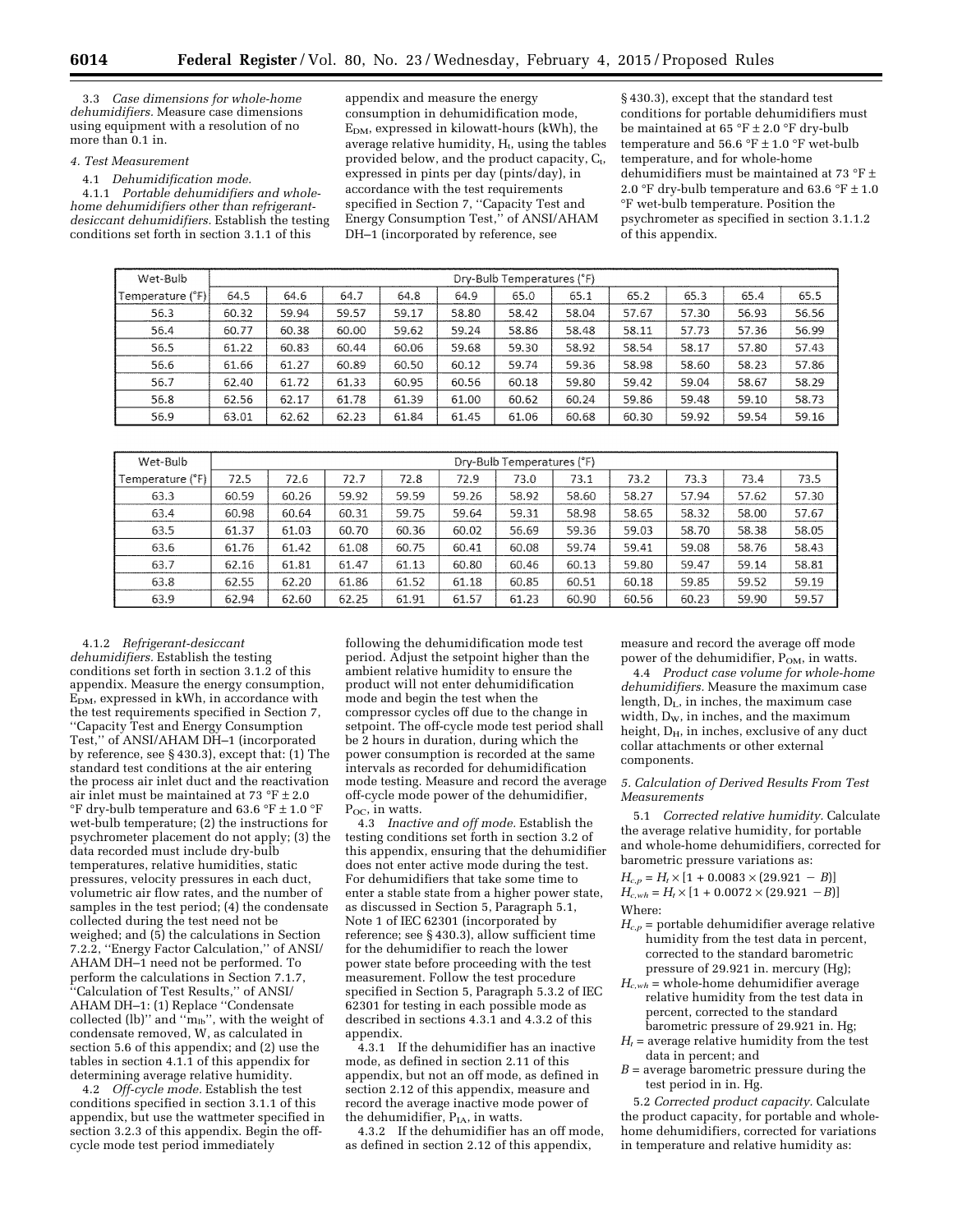$C_{r,p} = C_t + 0.0352 \times C_t \times (65 - T_t) + 0.0169$  $\times$  *C<sub>t</sub>* (60 – *H<sub>c,p</sub>*)

 $C_{r,wh} = C_t + 0.0034 \times C_t \times (73 - T_t) + 0.017$  $\times$  *C<sub>t</sub>*  $\times$  (60  $-$  *H<sub>c,wh</sub>* 

Where:

- $C_{r,p}$  = portable dehumidifiers product capacity in pints/day, corrected to standard rating conditions of 65 °F drybulb temperature and 60 percent relative humidity;
- $C_{r,wh}$  = whole-home dehumidifier product capacity in pints/day, corrected to standard rating conditions of 73 °F drybulb temperature and 60 percent relative humidity;
- $C_t$  = product capacity determined from test data in pints/day;
- $T_t$  = average dry-bulb temperature during the test period in °F;
- $H_{C,p}$  = portable dehumidifier corrected relative humidity in percent, as determined in section 5.1 of this appendix; and
- $H_{C,wh}$  = whole-home dehumidifier corrected relative humidity in percent, as determined in section 5.1 of this appendix.

5.3 *Annual combined low-power mode energy consumption.* Calculate the annual combined low-power mode energy consumption for dehumidifiers,  $E_{\text{TLP}}$ , expressed in kWh per year:

 $E<sub>TLP</sub> = [(P<sub>IO</sub> × S<sub>IO</sub>) + (P<sub>OC</sub> × S<sub>OC</sub>)] × K$ Where:

 $P_{IO} = P_{IA}$ , dehumidifier inactive mode power, or P<sub>OM</sub>, dehumidifier off mode power in watts, as measured in section 4.3 of this appendix;

- $\overline{P_{OC}}$  = dehumidifier off-cycle mode power in watts, as measured in section 4.2 of this appendix;
- $S_{IO} = 1,840.5$  dehumidifier inactive mode or off mode annual hours;
- $S_{OC} = 1,840.5$  dehumidifier off-cycle mode annual hours; and
- K = 0.001 kWh/Wh conversion factor for watt-hours to kWh.

5.4 *Integrated energy factor.* Calculate the integrated energy factor, IEF, expressed in L/kWh, rounded to two decimal places, according to the following:

$$
IEF = \frac{\left(C_r \times \frac{t \times 1.04}{24}\right)}{\left[E_{DM} + \left(\left(\frac{E_{TLP}}{1095}\right) \times 6\right)\right]}
$$

Where:

- $C_r$  = corrected product capacity in pints per day, as determined in section 5.2 of this appendix;
- t = test duration in hours;
- $L_W$  = water removed from the air during the 6-hour dehumidification mode test in liters, as measured in section 4.1.1 of this appendix;
- $E_{DM}$  = energy consumption during the 6-hour dehumidification mode test in kWh, as measured in section 4.1.1 of this appendix;
- $E<sub>TLP</sub>$  = annual combined low-power mode energy consumption in kWh per year, as

calculated in section 5.3 of this appendix;

- $1,095 =$  dehumidification mode annual hours, used to convert E<sub>TLP</sub> to combined low-power mode energy consumption per hour of dehumidification mode;
- 6 = hours per dehumidification mode test, used to convert annual combined lowpower mode energy consumption per hour of dehumidification mode for integration with dehumidification mode energy consumption;
- 1.04 = the density of water in pounds per pint; and
- 24 = the number of hours per day.

5.5 *Absolute humidity for refrigerantdesiccant dehumidifiers.* Calculate the absolute humidity of the air entering and leaving the refrigerant-desiccant dehumidifier in the process air stream, expressed in pounds of water per cubic foot of air, according to the following set of equations.

5.5.1 Temperature in Kelvin. The air drybulb temperature, in Kelvin, is:

$$
T_K = \left(\frac{5}{9}(T_F - 32)\right) - 273.15
$$

Where:

 $\mathrm{T}_{\mathrm{F}}$  = the measured dry-bulb temperature of the air in °F.

5.5.2 Water saturation pressure. The water saturation pressure, expressed in kilopascals (kPa), is:

$$
P_{WS} = e^{-\left(\frac{5.8 \times 10^3}{T_K}\right) - 5.516 - \left(4.864 \times 10^{-2} T_K\right) + \left(4.176 \times 10^{-5} T_K^2\right) - \left(1.445 \times 10^{-8} T_K^3\right) + 6.546 \ln(T_K)\right)}
$$

Where:

 $T<sub>K</sub>$  = the calculated dry-bulb temperature of the air in K, calculated in section 5.5.1 of this appendix.

5.5.3 Vapor pressure. The water vapor pressure, expressed in kilopascals (kPa), is:

1

$$
P_w = \frac{RH \times P_{ws}}{100}
$$

Where:

- RH = percent relative humidity during the rating test period; and
- $P_{ws}$  = water vapor saturation pressure in kPa, calculated in section 5.5.2 of this appendix.

5.5.4 Mixing humidity ratio. The mixing humidity ratio, the mass of water per mass of dry air, is:

$$
HR = \frac{0.62198 \times P_w}{(P \times 3.386) - P_w}
$$

Where:

 $P_w$  = water vapor pressure in kPa, calculated in section 5.5.3 of this appendix;

- P = measured ambient barometric pressure in in. Hg;
- 3.386 = the conversion factor from in. Hg to kPa; and
- 0.62198 = the ratio of the molecular weight of water to the molecular weight of dry air.

5.5.5 Specific volume. The specific volume, expressed in feet cubed per pounds of dry air, is:

$$
\nu = \left(\frac{0.287055 \times T_K}{(P \times 3.386) - P_w}\right) \times 16.016
$$

Where:

- $T<sub>K</sub>$  = dry-bulb temperature of the air in K, as calculated in section 5.5.1 of this appendix;
- P = measured ambient barometric pressure in in. Hg;
- $P_w$  = water vapor pressure in kPa, calculated in section 5.5.3 of this appendix;
- $0.287055$  = the specific gas constant for dry air in kPa times cubic meter per kg per  $K:$
- 3.386 = the conversion factor from in. Hg to kPa; and
- 16.016 = the conversion factor from cubic meters per kilogram to cubic feet per pound.

5.5.6 Absolute humidity. The absolute humidity, expressed in pounds of water per cubic foot of air, is:

$$
AH = \frac{HR}{v}
$$

Where:

- HR = the mixing humidity ratio, the mass of water per mass of dry air, as calculated in section 5.5.4 of this appendix; and
- *v* = the specific volume in cubic feet per pound of dry air, as calculated in section 5.5.5 of this appendix.
- 5.6 *Product capacity for refrigerantdesiccant dehumidifiers.* The weight of water removed during the test period, W, expressed in pounds, and capacity, C<sub>t</sub>, expressed in pints/day, is: